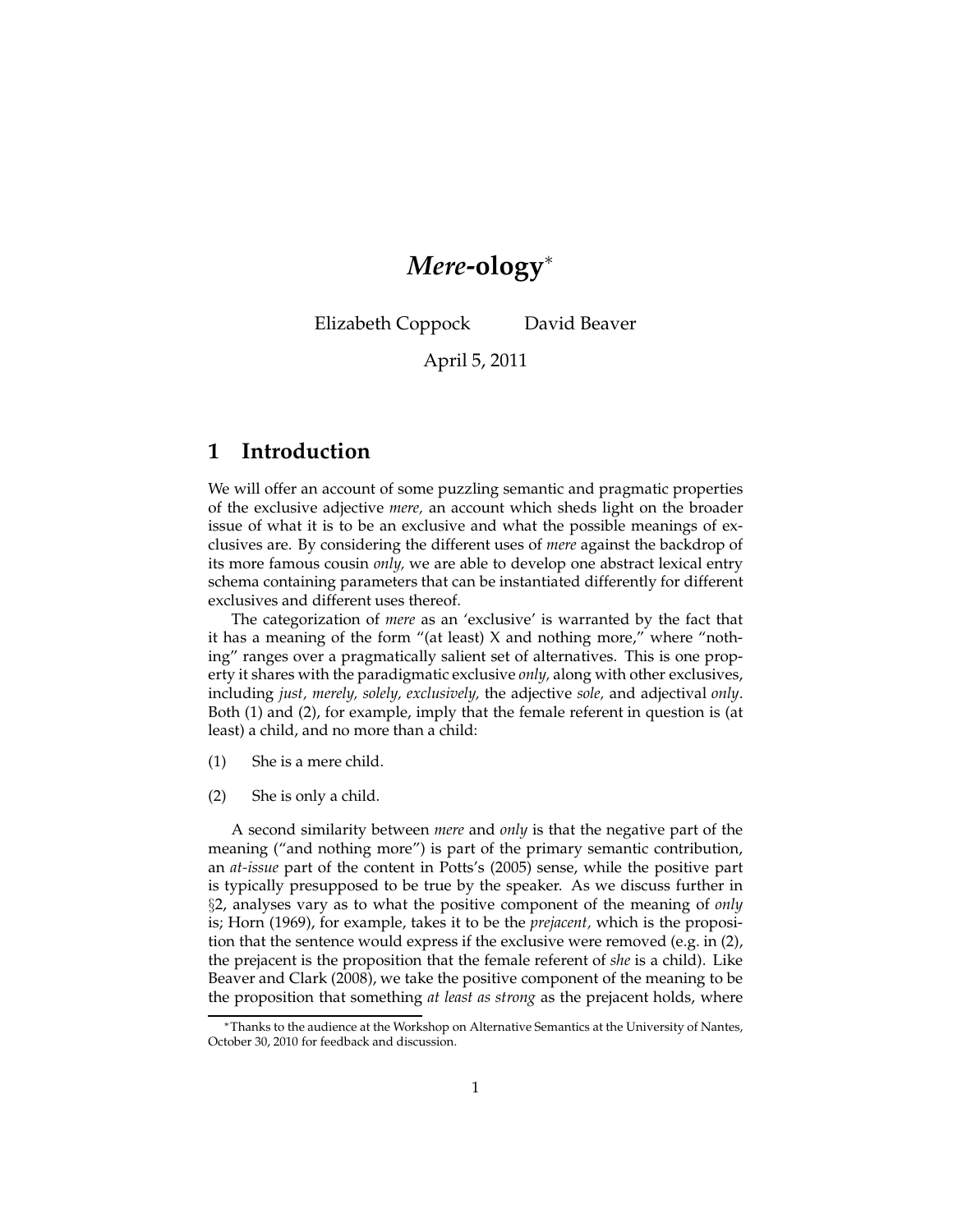strength is contextually determined. We argue that this is true of both *mere* and *only,* so a speaker uttering either (1) or (2) presupposes that something at least as strong as the proposition that she is a child holds, and asserts that nothing stronger holds. In §2 we provide evidence for this parallel between *mere* and *only* from emotive factive predicates, reason constructions, and negation.

But there are several points of difference between *only* and *mere*. First, *only* is generally associated with *non-scalar,* or *quantificational* readings, *mere* has only *scalar* readings. Example (2) manifests a scalar reading of *only*. The most natural interpretation of  $(2)$  – and the only reading of  $(1)$  – is not that the referent has no properties other than being a child (the quantificational reading), but that she is of no greater age (and hence, perhaps, ability) than a child (the scalar reading). In general, inter-paraphrasability between *mere* and *only* is limited to scalar readings.

Modifying an argumental noun phrase (as opposed to a predicative one, as in (1) and (2)), the most natural reading of *only* is a quantificational one. Thus examples (3) and (4) mean quite different things:

- (3) The mere thought of him sends shivers down my spine.
- (4) Only the thought of him sends shivers down my spine.

While (3) suggests that his presence or touch would certainly also have the ability to send shivers down the spine, (4), somewhat implausibly, suggests that such things would not have that effect.

This difference in interpretation corresponds to a contrast in the ability to license negative polarity items. In general, and apart from an interesting class of exceptions to which we will turn shortly, subject-modifying *only* licenses NPIs in the VP but *mere* does not.

- (5) Only a smile from him would make any difference.
- (6) \*A mere smile from him would make any difference.

The presence of the NPI *any* in the VP is responsible for the ungrammaticality of (6); if it were replaced by, for example, the indefinite article *a,* the example would become grammatical.

To the extent that *mere* and *only* are similar, our analysis of *mere* leans on prior analyses of *only*. The bulk of prior work on the meaning of *only* concentrates on what we might call simple quantificational readings, and leaves scalar readings aside, although a small subset of prior literature does consider scalar readings.<sup>1</sup> Since, as we will discuss, *mere* is used exclusively to express scalar meanings, it would seem to be prior formal work on scalar interpretations of exclusives that is of most direct relevance to the current paper. However, none

<sup>&</sup>lt;sup>1</sup>Work on non-scalar uses of *only* includes Horn (1969); Geach (1972); Herburger (2000); Mc-Cawley (1993); Atlas (1991, 1993, 1996); Horn (2002, 1996a); von Fintel (1997); Ippolito (2006) and Roberts (2006); prior work on the scalar properties of *only* includes Jacobs (1983), Schwarzschild (1997), von Rooij and Schulz (2003), Beaver (2004), and Klinedinst (2004).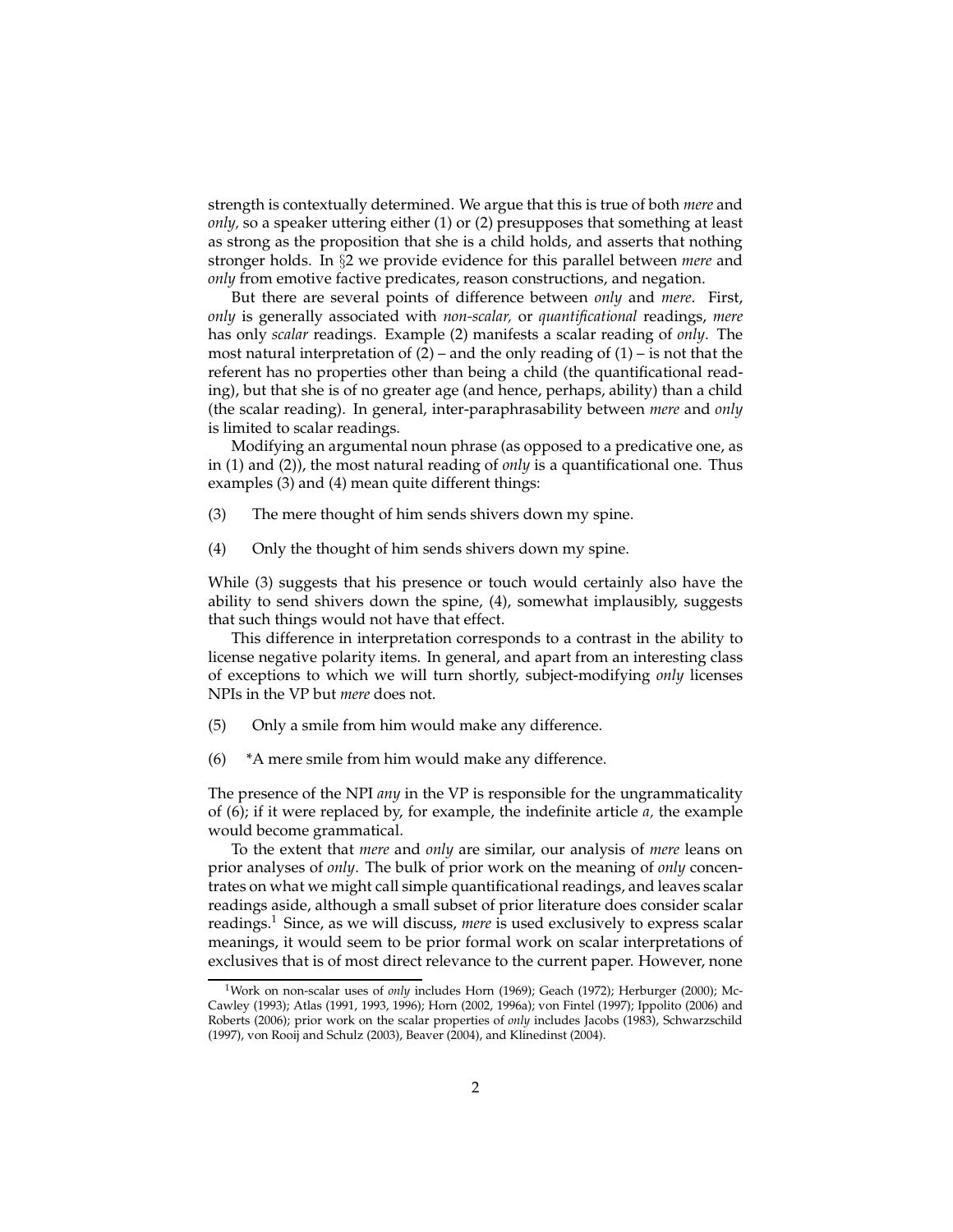of this work serves to explain the contrast between (3) and (4), or the fact that *mere* generally does not license NPIs outside of the noun phrase it modifies.

Our explanation for these facts, presented in §3, is based on scope; *only* takes sentential scope, whereas *mere* takes scope only over the noun it modifies. Essential to our argument is that *mere* should license NPIs in the nominal it modifies, and this prediction is borne out.

To fully capture the contrast in meaning between (3) and (4), however, we must say more about *mere* than that its scope is restricted to the NP level. *Mere* is not the only exclusive with NP-scope; another one is *sole,* and *mere* and *sole* give rise to radically different interpretations (compare *a mere spider* and *a sole spider*). To distinguish between *mere* and *sole,* we propose that they differ in the constraints they place on the structure of the salient set of alternatives.

And there is a twist (the class of exceptions alluded to above): although subject-modifying *mere* generally does not license negative polarity items in the VP, there are some cases in which it does, including the following:

(7) Of all these children and teens struggling with emotional and behavioral problems, a mere 30% receive any sort of intervention or treatment.  $\star$ 

In §4, we account for such cases by proposing that in addition to being able to modify properties, *mere* can also modify generalized quantifiers, which take the property denoted by the VP as an argument. When it does so, *mere* takes scope over the entire sentence.

This leads us to a cross-categorial lexical entry for *mere* that accounts for both its property-modifying use and its generalized quantifier modifying use. Interestingly, our proposed lexical semantics for *mere* can also be extended to *only,* which suggests that it may represent a completely general statement of the semantics of exclusives, with differences arising through restrictions on certain abstract parameters.

# **2 Similarities between** *mere* **and** *only*

The meaning of *only* has a positive component and a negative component. In a sentence like (8), the positive component is roughly that the speaker invited John, and the negative component is roughly that the speaker invited nobody else, or nobody more exciting or noteworthy. (The latter would be a scalar reading.)

(8) I only invited John<sub>F</sub>.

*Mere* has a positive and a negative component as well. This can be shown using examples like (9).

(9) The trial court had held that Hunt did not owe any such duty because he was a mere employee and not a corporate officer or the "policy-making equivalent" of an officer.  $\star$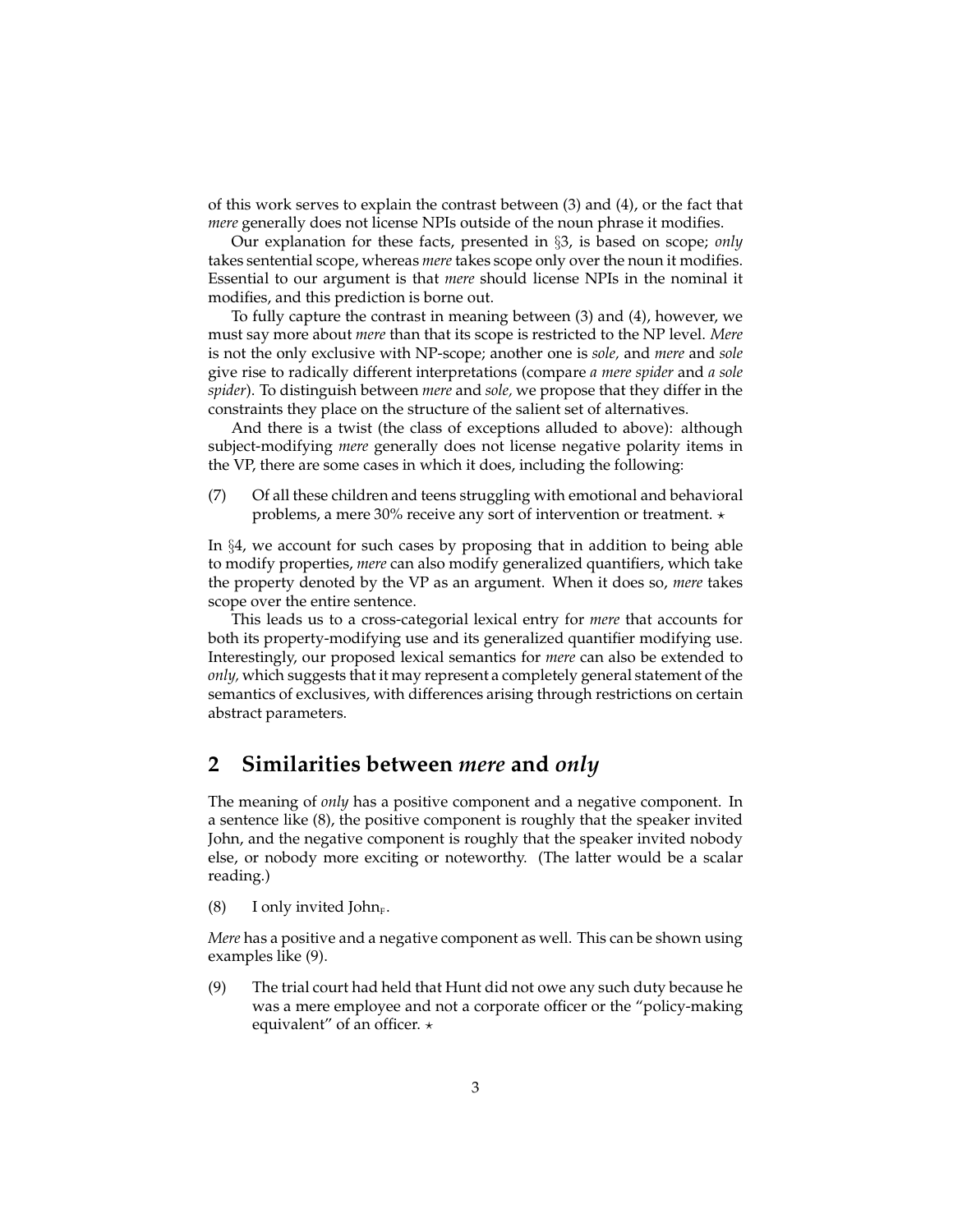To say that someone is a *mere employee* is to imply that they are an employee and no more than an employee, thus, not a corporate officer. As mentioned in the introduction, we take the positive component of the meaning of exclusives to be the proposition that something at least as strong as the prejacent holds, and the negative component to be the proposition that nothing stronger holds. In this case, the positive implication is that he was at least an employee, and the negative implication is that he was no more than an employee, or no higher up in the corporate structure.

It is the presence of *mere* in (9) that generates the negative implication. (10) shows that being an employee is consistent with being higher up on the scale; being, for example, a corporate officer.

(10) He was an employee. In fact he was a corporate officer.

Being a *mere employee* is, in contrast, not:

(11) He was a mere employee. #In fact he was a corporate officer.

Nor is being *only an employee*:

(12) He was only an employee. #In fact he was a corporate officer.

Thus *only* and *mere* both give rise to the "and no more" inference, that is, both have a negative component as part of their meaning.

Another similarity between *mere* and *only* is that the positive component of the meaning is presupposed, while the negative component is at-issue. Evidence for this comes from several sources, including emotive factive verbs, reason clauses, and negation.

Beaver and Clark (2008) use emotive factive verbs to show that the negative component in the meaning of *only* is presupposed, pointing to examples like (13).

(13) I am disappointed that only 3 billion dollars will be paid against the approximately 480 billion dollar federal debt.  $\star$ 

What is disappointing to the speaker in (13) is not that the three billion dollars were paid – that much is good – but rather that no more than those three billion were paid; in other words, the negative component, and not the positive component, is targeted by the emotive factive verb. The same can be said about the corresponding sentence with mere:

(14) I am disappointed that a mere 3 billion dollars will be paid against the approximately 480 billion dollar federal debt.

Assuming that what emotive factive verbs target is at-issue content, this shows that the negative component, and not the positive component, is at-issue.

Reason clauses provide another environment that distinguishes between presupposed and at-issue content (Dretske 1972). Beaver and Clark (2008) give the following example: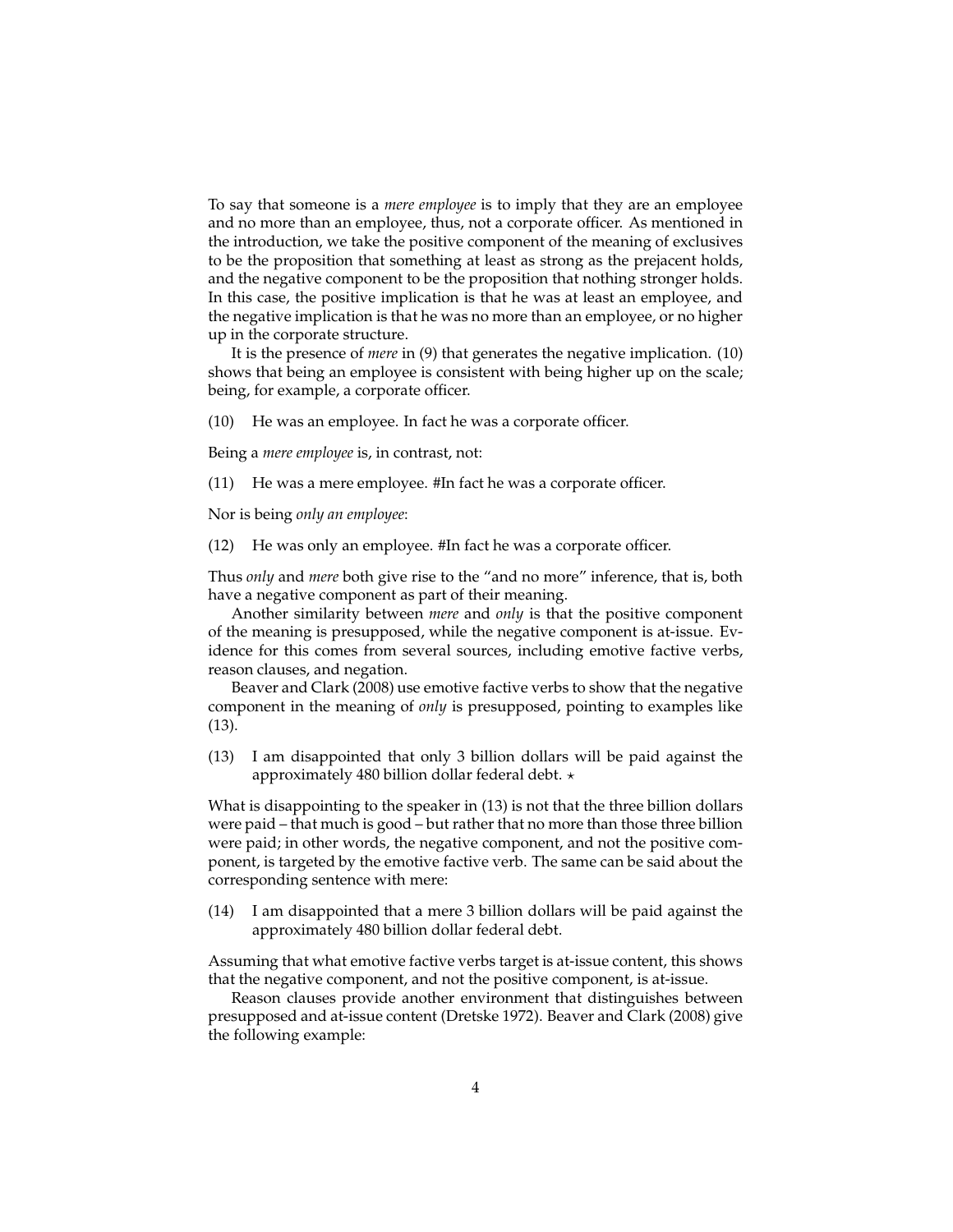(15) And aides and allies were instructed not to characterize Thursday's vote as a victory or a defeat, even though many viewed it as a partial win, because only 31 Democrats voted for Hyde's resolution.  $\star$ 

Here, the reason that the vote should not be characterized as a victory or a defeat is not that the 31 Democrats voted for the resolution – those votes are reasons to characterize the vote as a victory – but rather that no more than the 31 Democrats did so. The same interpretation arises with *mere*:

(16) And aides and allies were instructed not to characterize Thursday's vote as a victory or a defeat, even though many viewed it as a partial win, because a mere 31 Democrats voted for Hyde's resolution.

Here is an attested example of this phenomenon with *mere*:

(17) Northwest was not liable because it was a mere conduit for another's infringing conduct.  $\star$ 

The fact that Northwest was a conduit for another's infringing conduct is not what frees it from liability; *au contraire,* if anything that should make it more liable. The reason that it is *not* liable is that it was *no more* than a conduit for another's infringing conduct, and did not actually engage in such conduct *per se*. Assuming that reason clauses target at-issue content, these contrasts show that the negative component is at-issue while the positive component is not, and that this is so for both *mere* and *only*.

If the positive component is presupposed, then it should survive under negation. This can be seen in examples like the following:

(18) The court determined that Green was not a mere conspirator, but an organizer of the conspiracy.  $\star$ 

The positive inference in the first clause in (18) is that Green was at least a conspirator. The negative component is that he was at most a conspirator. The negative component is at-issue, so it is targeted by the negation in the first clause, to give: Green was strictly more than a conspirator. In this case, that proposition is entailed by the second clause. Crucially, however, even when the second clause is removed, as in (19), it is still implied that Green was strictly more than a conspirator (i.e. that he was high up in the sinister, conspiratorial hierarchy).

(19) Green wasn't {a mere, only a} conspirator.

What does not follow is the negation of the positive component, i.e. that Green was strictly less than a conspirator. And this in turn confirms that the positive component is not targeted by embedding operators like negations, and provides evidence that in general the positive component of the meaning of *mere* is presupposed, just as it is with *only*.

A good way to develop a theory of *mere,* then, is to start with a theory of *only*. There are a number of theories of *only* that capture the asymmetry between the positive and negative components, which do not treat it as the simple conjunction of the positive and negative components. According to Horn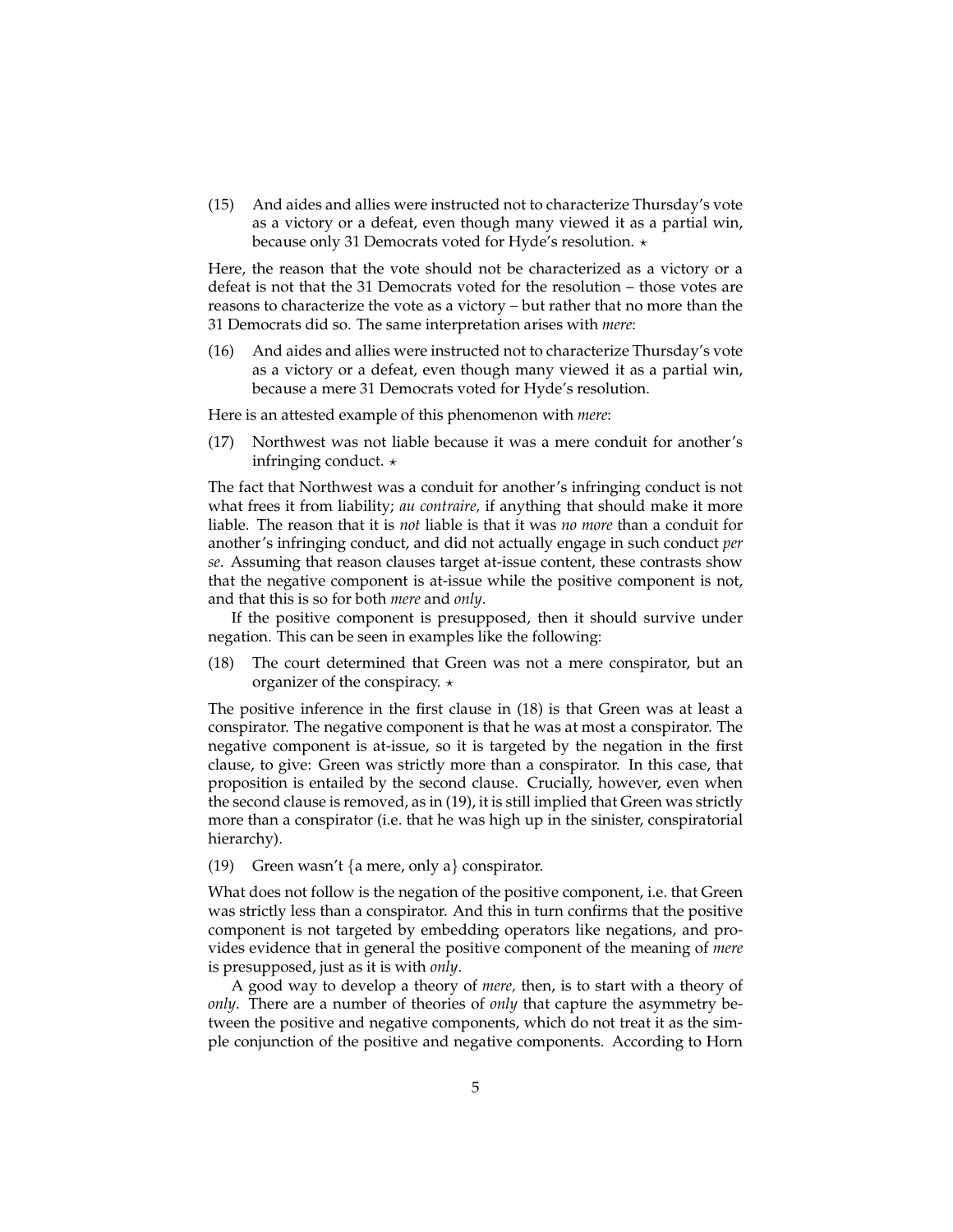(1969), the prejacent is presupposed and the negative universal is asserted. Horn (1996b) suggests instead that what is presupposed is not the prejacent but an existential. According to Ippolito (2006), an implication from an existential to the prejacent is presupposed. It has also been argued that the inference to the prejacent is an implicature (von Rooij and Schulz 2003).

A problem for all of these theories is the existence of scalar readings, as in the following example:

(20) Some people hate lawyers because most people can only afford mediocre ones and, as goes with most things in life, you get what you pay for.  $\star$ 

What (20) does *not* imply is that the people in question can afford no lawyers other than mediocre ones; there could be less-than-mediocre lawyers (who charge what they are worth) that these people could afford. What is implied is that the people in question cannot afford lawyers who are better than mediocre (and correspondingly expensive). In this sense, the most natural interpretation for (20) is a *scalar* one.

A related problem for these theories comes from the fact that under scalar readings, the prejacent does not reliably follow as an inference from an *only* sentence. Beaver and Clark (2008) give this example:

(21) This isn't only a pointless "shoot-em-up" movie.  $\star$ 

This sentence does not imply that the movie in question is a pointless shootem-up movie. On the contrary, it implies the negation of the prejacent: it is *not* a pointless shoot-em-up movie. The same consequence follows if *only* is replaced by *mere*:

(22) This isn't a mere pointless "shoot-em-up" movie.

Thus the possible disappearance of the prejacent is one of the properties that the *mere*-ologist must capture.

Note, incidentally, that it is not always the case that for scalar readings of *only* and with *mere,* the negation of the prejacent follows under negation. The status of the prejacent depends on the logical relationship between the elements of the scale. Consider for example a negated version of (9), or the corresponding version with *only*:

(23) She isn't {a mere, only an} employee.

In a context like that of (9), this could imply that she is a corporate officer, for example, which would be a type of employee. In this case, the stronger alternative entails the prejacent, and so the prejacent follows as an inference.

Beaver and Clark's (2008) theory of exclusives captures both scalar and nonscalar readings, and accounts for the occasional disappearance of the prejacent under negation. It is based on Roberts's (1996) notion of the Current Question (CQ), a.k.a. the Question Under Discussion (QUD). The CQ is represented as a set of non-exhaustive alternative answers (propositions), ranked by strength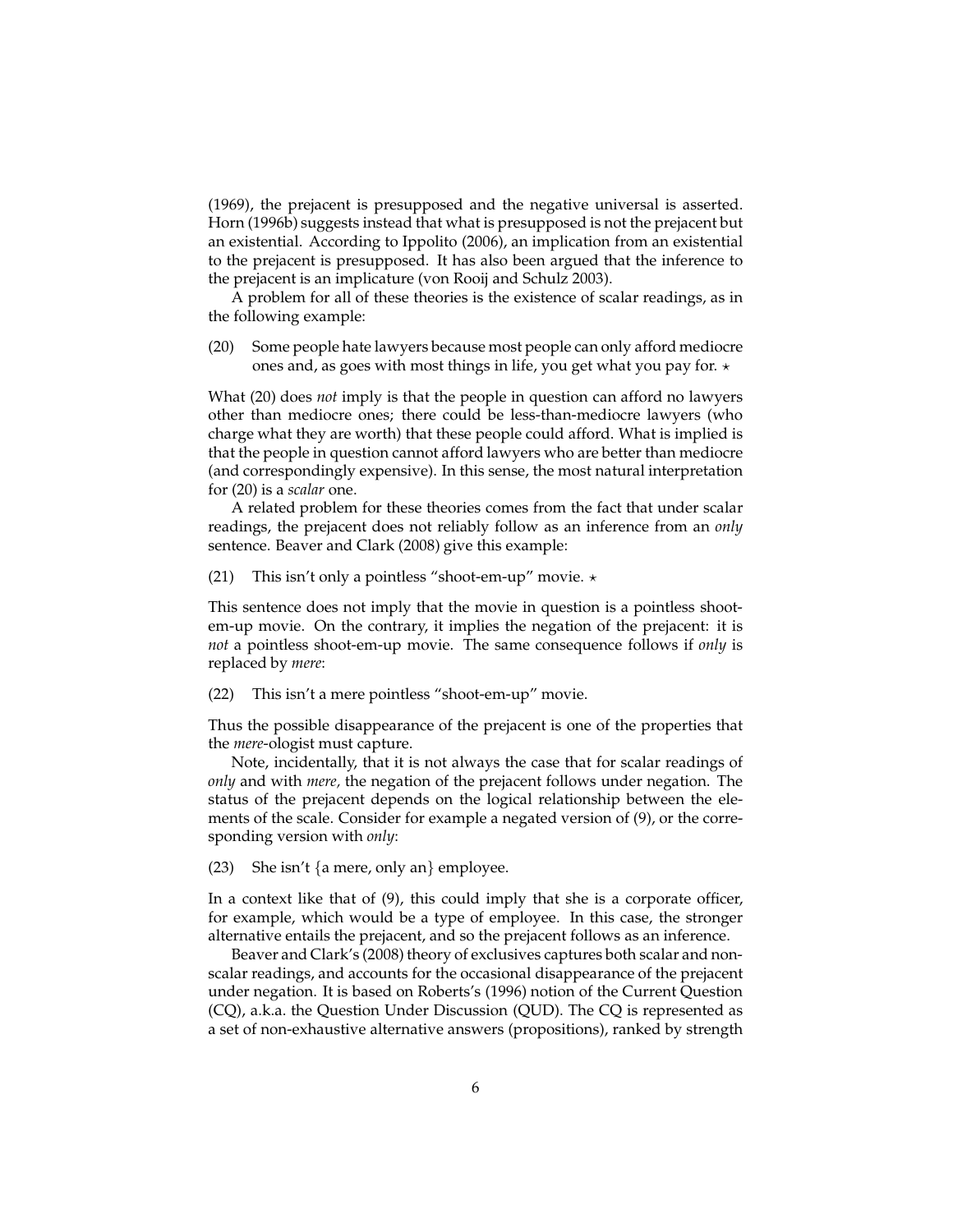(≤). Beaver and Clark treat *only* as a sentence operator, giving the presupposition and content of *X [only Y] Z* as follows, where the superscript I around the denotation brackets stands for *intension*; it is meant to represent the ordinary semantic value:

- presupposition(X [only Y] Z) =  $\text{MIN}_{\sigma}([\![X \ Y \ Z]\!]^I)$
- $[X \text{ [only Y]} Z]^I = \text{MAX}_{\sigma}([\![X \ Y \ Z]\!]^I)$

The formula corresponding to the presupposition means that the proposition corresponding to the ordinary semantic value of the prejacent  $(\pi)$  is at least as strong as every true alternative in the CQ. MIN( $\pi$ ) is defined as follows:<sup>2</sup>

(24) 
$$
\text{MIN}_{\sigma}(\pi) = \lambda w.\forall p \in CQ_{\sigma}[p(w) \to p \geq_{\sigma} \pi]
$$

In other words,  $MIN(\pi)$  means that  $\pi$  is a lower bound on the true alternatives; all true alternatives are at least as strong as  $\pi$ . The at-issue content (i.e. what is asserted in a declarative sentence) is that no true alternative in the CQ is stronger than  $\pi$ , written MAX $(\pi).^3$ 

(25) 
$$
\text{MAX}_{\sigma}(\pi) = \lambda w.\forall p \in CQ_{\sigma}[p(w) \to p \leq_{\sigma} \pi]
$$

That is,  $\pi$  is an upper bound on the true alternatives; no alternative stronger that  $\pi$  is true.

The value of CQ is constrained by the alternative set corresponding to the prejacent. This is how Beaver and Clark explain it:

The meaning of a sentence with an exclusive depends essentially on the CQ. But not just any CQ will do, for two reasons. First the CQ must satisfy the congruence condition from the Focus Principle (2.54), which ensures that the focus marking in an utterance is appropriate for the question that the utterance helps answer... Second, the CQ must obey the additional constraint imposed by the presupposition of the exclusive, placing a lower bound on the strength of the alternatives that are still open. (Beaver and Clark 2008, 262)

The Focus Principle is as follows:

**Focus Principle:** Some part of a declarative utterance should evoke a set of alternatives containing all the Rooth-Hamblin alterantives of the CQ.

The Rooth-Hamblin alternatives are answers that, unlike Groenendijk and Stokhof's (1984) answers, but like Hamblin's (1971) alternatives, do not partition the

<sup>&</sup>lt;sup>2</sup>The subscript  $\sigma$  represents an information state.

<sup>&</sup>lt;sup>3</sup>Note that there is good reason to say that the prejacent is entailed by a simple positive use of a sentence with an exclusive: Even in contexts where there are multiple alternatives of equal rank to the prejacent, the prejacent itself appears to follow. This could be captured simply by replacing MAX( $\pi$ ) with MAX( $\pi$ )  $\land \pi$  in the asserted content of an exclusive, and this would not detrimentally affect any of the analyses in this paper. We thank Michael Wagner for discussion of this issue.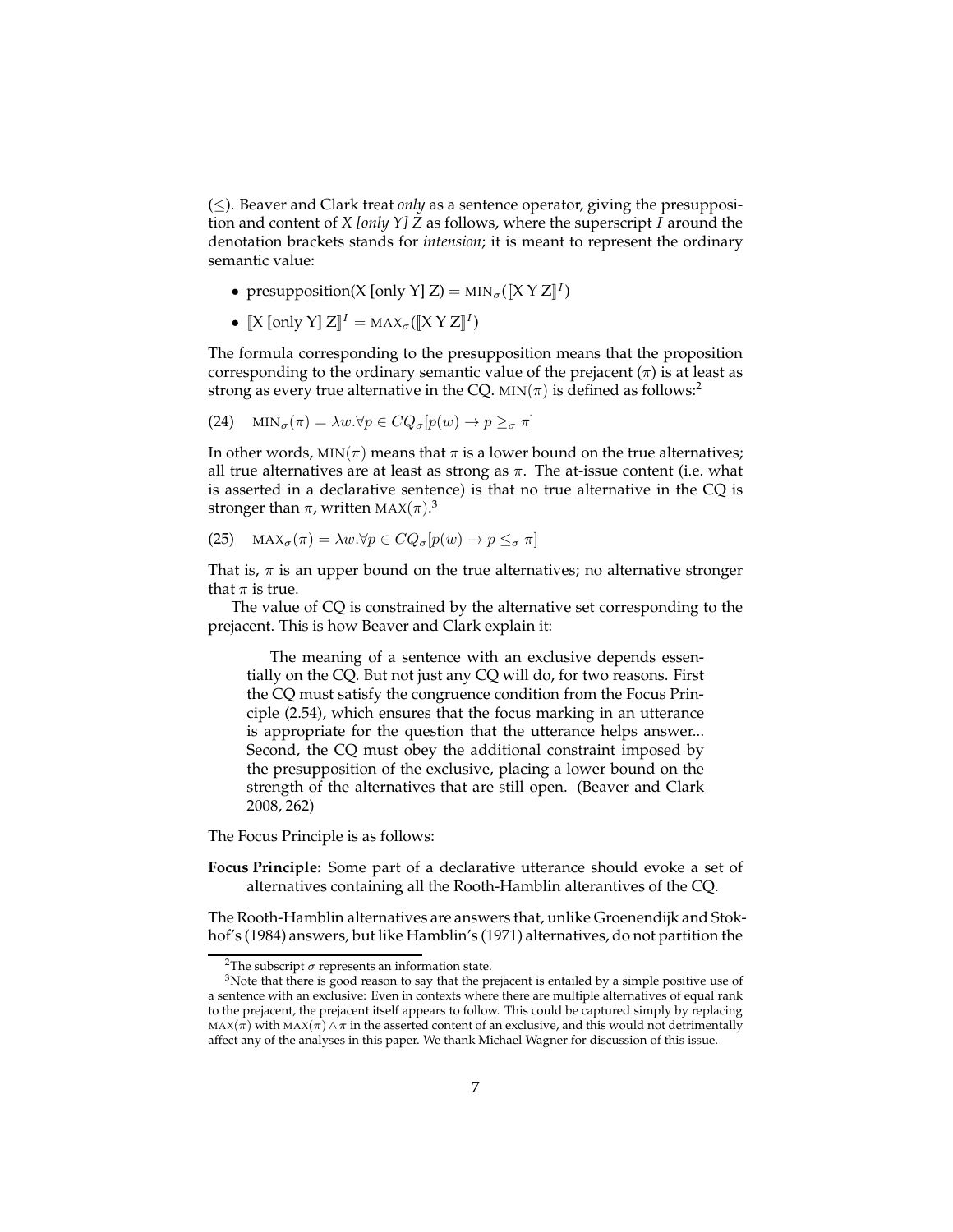

Figure 1: A CQ ranked as a boolean lattice.

answer space, and like Rooth's alternatives (Rooth 1992), are full propositions rather than fragments. For example, the meaning of the question "Who does Sandy feed Nutrapup?" includes [Sandy feeds Nutrapup to Fido], [Sandy feeds Nutrapup to Clifford]], [[Sandy feeds Nutrapup to Fido and Clifford]], etc.

Every expression  $\alpha$  has an alternative semantic value  $\alpha \in \mathbb{R}^4$ ; an expression "evokes" a set of alternatives by having it as its alternative semantic value. The alternative set for an unfocused atomic constituent is the singleton set containing the intension of that constituent. But if a constituent is focused, then the alternative set will be a set of objects that have the same type as the intension of the focused constituent. Alternative semantic values are computed recursively as follows: If a phrase  $\alpha$  with extensional predicate  $\beta$  and argument  $\gamma$ is not itself focused, then  $[\![\alpha]\!]^A = \lambda P[\exists a \in [\![\beta]\!]^A$ ,  $b \in [\![\gamma]\!]^A P = \lambda w.a(w)(b(w))].$ This essentially produces the cross-product of the alternative semantic values. The Focus Principle says that the CQ must be equal to or be a subset of the alternative semantic value of some part of the utterance.

Both scalar and non-scalar readings are analyzed using scales in this framework; what makes non-scalar readings "non-scalar" is just the nature of the scale. Non-scalar readings involve a ranking of the answers in the CQ as a boolean lattice corresponding to the sum operation over individuals, as depicted in Figure 2. Each node in the lattice stands for an answer. (Only names appear on the nodes, but the answers are to be understood as propositional; *I invited Mike and Frank, I invited Mike,* etc.) In the context of a CQ ranked this way, (26) receives a "non-scalar" reading:

(26) I only invited John and Mike.

The presupposition (MIN) is that the prejacent (represented by the node labelled "John & Mike") is a lower bound on the true answers, which rules out answers that are strictly weaker than it, as well as answers that are unranked with respect to it (such as *I invited Mike and Frank*). The assertion (MAX) is that the prejacent is an upper bound on the true answers, which rules out the top node, "John & Mike & Frank". This means that John and Mike were invited, and nobody other than John and Mike was invited.

The effect of the MIN presupposition can be observed when the sentence is negated:

(27) I didn't only invite John and Mike.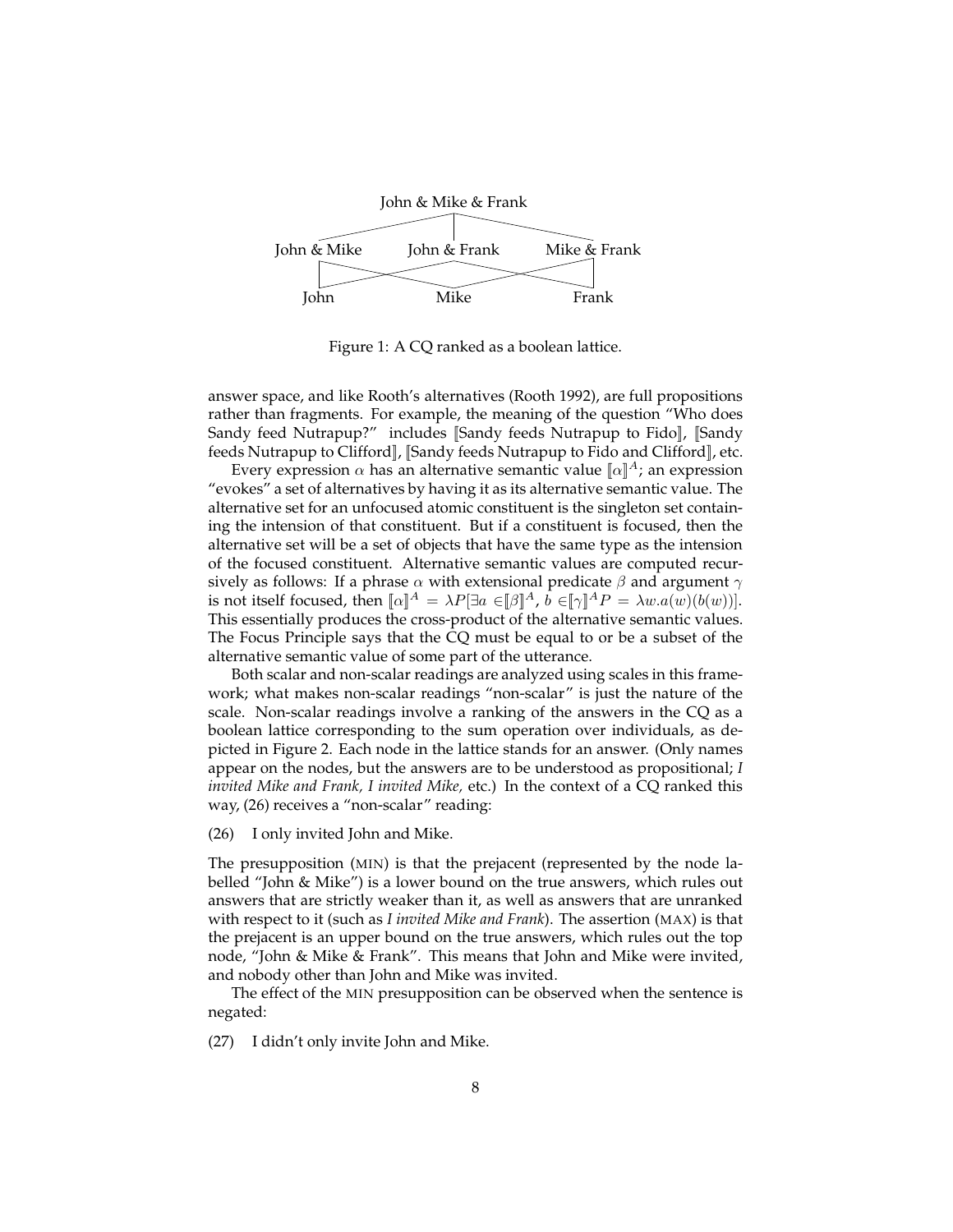

Figure 2: A CQ ranked by artistic merit

This negated version also implies that at least John and Mike were invited, ruling out all answers other than "John & Mike" and "John & Mike & Frank". To negate the sentence is to negate the MAX proposition, that "John & Mike" is an upper bound on the true answers. This (along with the assumption that the CQ contains at least one true answer) leads to the conclusion that a stronger answer holds. In this case, the only stronger answer is "John & Mike & Frank". This means that John and Mike were invited, but someone else was as well: Frank.

Crucially, the same technology can be applied to account for scalar readings, as in (21) repeated here:

(28) This is only a pointless "shoot-em-up" movie.  $\star$ 

In a non-defective context, the answers in the CQ will all attribute properties to the movie in question, and the ranking will be one of artistic merit. The proposition that the movie is utter trash is a weaker answer than the prejacent, and the proposition that the movie has clever dialogue is a stronger answer, as depicted in Figure 2. The MIN presupposition of (21) is that any true answer to the question of how good the movie is is at least as strong as the prejacent. It follows that the movie is no worse than a pointless "shoot 'em up" movie, i.e. it is not utter trash.

The negated version, in (29), brings out the presupposition.

(29) This isn't only a pointless "shoot-em-up" movie.  $\star$ 

When the exclusive is embedded under negation, the assertion is the negation of the negative component of the exclusive meaning, i.e. the negation of the proposition that the movie is no better than a pointless "shoot 'em up" movie. So the movie is better than a pointless "shoot 'em up" movie. If the CQ were as in Figure 2, this would imply that the movie has clever dialogue. Beaver and Clark's theory correctly predicts that the prejacent does not survive as an inference under negation in this case.

Notice that when we replace scalar *only* by *mere,* we get exactly the same interpretations:

(30) This is a mere pointless "shoot-em-up" movie.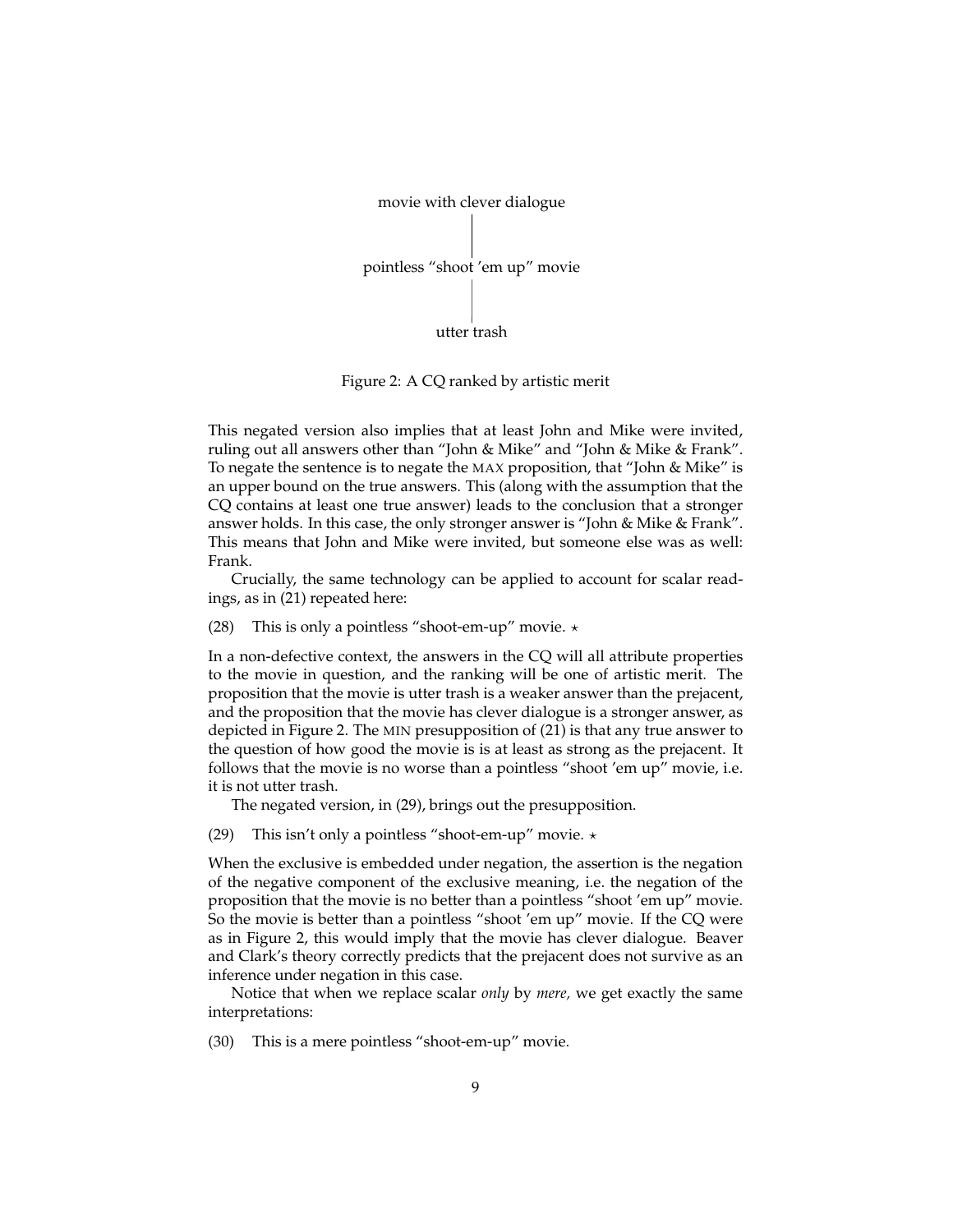(31) This isn't a mere pointless "shoot-em-up" movie.

In particular, (31) implies that the movie lies higher on the scale of artistic merit than a pointless "shoot-em-up" movie. Thus it is presupposed that the movie is at least as high as a pointless "shoot-em-up" movie on the scale of artistic merit, and the asserted content, negated in (31), is that it is no higher on that scale.

At this point, we might be tempted to analyze *mere* in the same way that Beaver and Clark analyze *only,* as a sentence-operator that presupposes that MIN holds of the sentence and asserts MAX (and requires focus on the noun it modifies). But this will only work so long as we limit our attention to predicate nominal-modifying cases of *mere*. In cases involving argumental nouns, *mere* and *only* behave quite differently, as we will see in the next section.

### **3 Property noun-modifying** *mere*

Differences between *mere* and *only* begin to emerge in non-predicative cases. Consider the contrast between (32) and (33).

- (32) The mere thought of him sends shivers down my spine.
- (33) Only the thought of him sends shivers down my spine.

While (32) strongly suggests that things other than the thought of the man in question would send shivers down the spine of the speaker — his presence, for example, or, heaven forbid, his touch — (33) does not have the same implication. What (33) conveys is the somewhat implausible proposition that it is really only the thought that bothers the speaker; for some reason, his presence and his touch don't really bother her. Related, *only* licenses NPIs in the VP when modifying a subject, and *mere* usually does not:

- (34) Only a smile from him would make any difference.
- (35) \*A mere smile from him would make any difference.

We propose to account for both of these contrasts based on scope. Schematically:

(36) DET mere  $N = \text{DET } x$  such that  $x$  is only an N

We can illustrate how this works using a simple episodic example from one of Aesop's fables. A gnat challenges a lion to a fight and kills him, and then becomes fatally entangled in a spider's web. As he is being devoured, he wails:

(37) I, who defeated the strongest of all creatures, am destroyed by a mere spider! ⋆

The asserted content that we want to derive for this example is the following proposition, where, crucially, MAX scopes over the proposition that  $x$ , which is existentially bound, is a spider: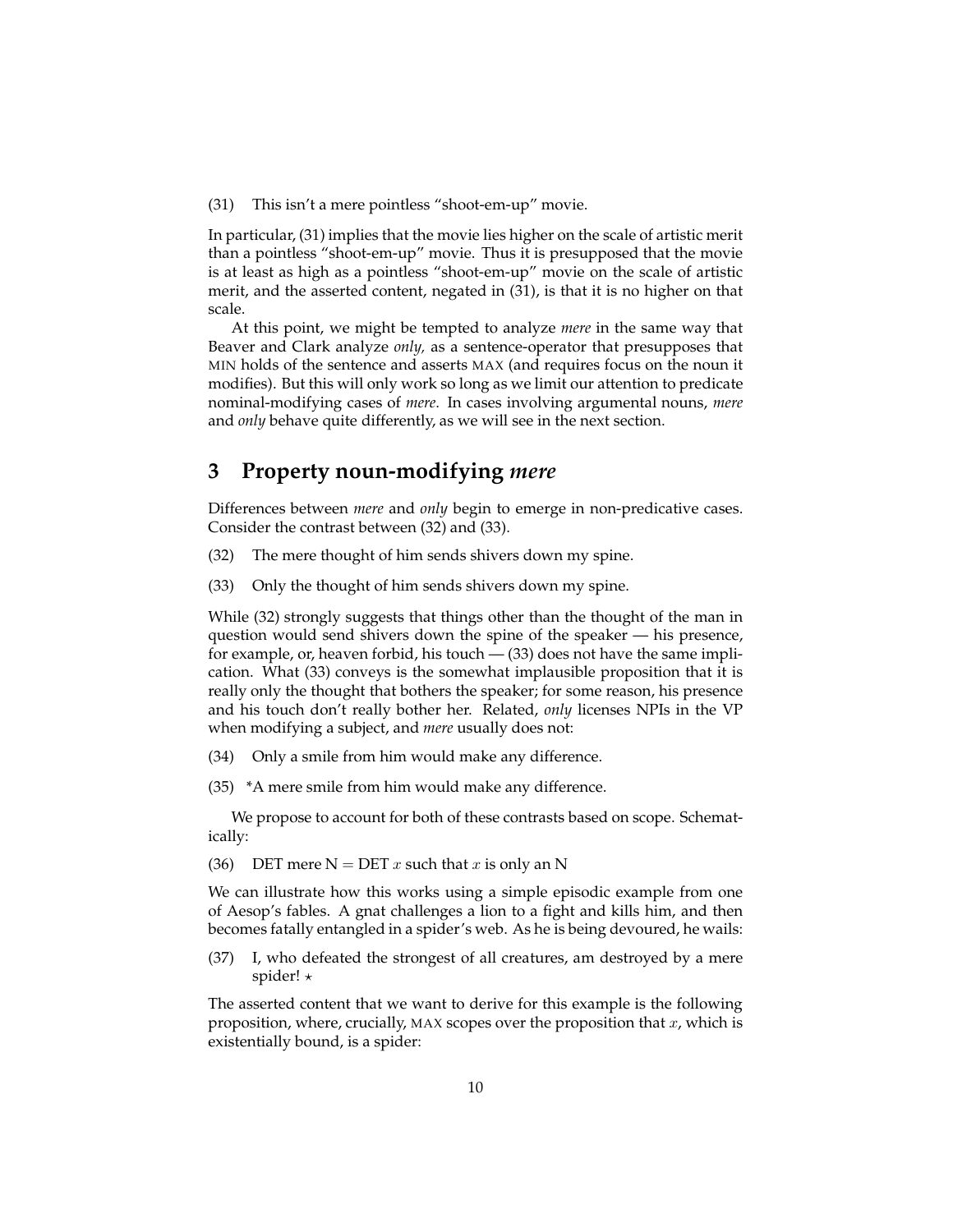(38)  $\lambda w \cdot \exists x [\text{destroyed}(w)(x)(g) \wedge \text{MAX}(\lambda w'.\text{spider}(w')(x))(w)]$ 

The predicates **destroyed** and **spider** take world variables as the first argument, and MAX is a function from propositions to propositions. In natural language, (38) reads: "There is a thing x such that x destroyed  $\bf{g}$  (the gnat) and no true alternative under consideration is stronger than the proposition that  $x$  is a spider."

The alternatives that must be under discussion are the following:

(39) 
$$
\begin{Bmatrix}\n\lambda w.\text{grizzly-bear}(w)(x) \\
\lambda w.\text{tarantula}(w)(x) \\
\lambda w.\text{spider}(w)(x) \\
\lambda w.\text{speck-of-dust}(w)(x)\n\end{Bmatrix}
$$

Notice that these alternatives contain an unbound variable,  $x$ . The need for open propositions among the alternative set also becomes evident when one considers uses of *only* inside relative clauses:

(40) I've never met a man who only eats beans<sub>F</sub>.

Here the alternatives need to be of the form " $\lambda w.x$  eats beans in w," " $\lambda w.x$  eats rice in  $w''$  " $\lambda w.x$  eats carrots in  $w''$  etc., with x unbound. If we are to maintain the idea that the alternatives in question correspond to the Current Question, then we must accept the notion that there can be "local" Current Questions that cannot be explicitly uttered, and this might be a conclusion one would be hesitant to accept. Therefore, we will relax the definitions of MAX and MIN so that they refer to some salient set of propositional alternatives ALT, rather than CQ:

(41) 
$$
\text{MIN}_{\sigma}(\pi) = \lambda w.\forall p \in \text{ALT}_{\sigma}[p(w) \to p \geq_{\sigma} \pi]
$$

(42)  $\text{MAX}_{\sigma}(\pi) = \lambda w.\forall p \in \text{ALT}_{\sigma}[p(w) \rightarrow \pi \geq_{\sigma} p]$ 

(We will also have to relax the Focus Principle so that it refers to ALT rather than CQ.)

Now we need a lexical entry for property-modifying *mere* from which we can derive the representation in (38) for (37), given the set of alternatives ALT in (39). Our proposed lexical entry is as follows:

#### (43) **Lexical entry for property-modifying** *mere*

 $\lambda w.\lambda P \in D_{\langle s, \langle e, t \rangle \rangle}.\lambda x \in D_e$  : MIN $(\lambda w'.P(w')(x))(w)$ . MAX $(\lambda w'.P(w)(x))(w)$ 

This is the intension of a function that takes two arguments, and applies one to the other to produce a proposition of which it is presupposed that MIN holds and asserted that MAX holds, namely, the proposition that the entity  $x$  has the property P. The colon notation signifies that the function is partial, i.e. only defined when the condition following the colon is met; cf. Heim and Kratzer (1998). In our example, x corresponds to the destroying entity, and  $P$  to the property of being a spider.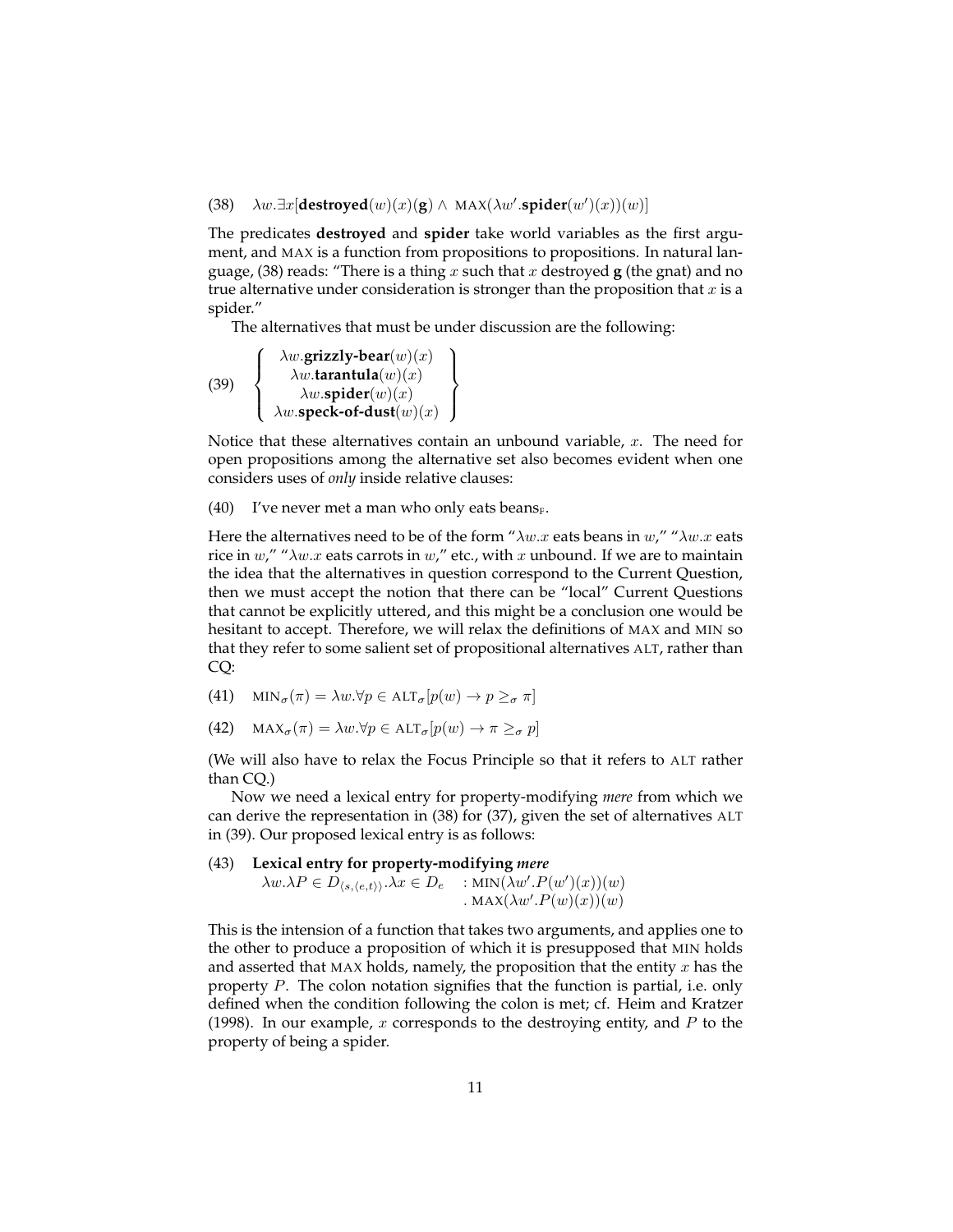We assume that phrases are combined via Intensional Functional Application, which we define as follows:

#### (44) **Intensional Functional Application** (IFA)

IFA $(a, b) = \begin{cases} \lambda w.a(w)(b) \text{ if } a \text{ has type } \langle s, \langle \langle s, \tau \rangle, \tau' \rangle \rangle \text{ for some } \tau, \tau';\\ \lambda w.a(w)(b(w)) \text{ otherwise.} \end{cases}$  $\lambda w.a(w)(b(w))$  otherwise.

Both  $a$  and  $b$  are presupposed to be intensional types, that is, functions of worlds. In the "otherwise" case, the result is a function from worlds  $w$  to the extension of  $a$  at  $w$  applied to the extension of  $b$  at  $w$ . But if  $a$  is furthermore the intension of a function that takes an intensional object as an argument, then the intension of b, rather than the extension of b at  $w$ , is fed as an argument to the extension of  $a$  at  $w$ . In general, we will use IFA to compute the intension of a phrase with daughters  $\alpha$  and  $\beta$ :

(45)  $\[\![\alpha\beta]\!]^I = \text{IFA}([\![\alpha]\!]^I, [\![\beta]\!]^I)$ 

The full derivation of the asserted content works as follows (using the "otherwise" clause of IFA except where *mere* combines with *spider*, where the first clause applies):<sup>4</sup>

| $[\hbox{him}]^I = \lambda w . \mathbf{g}$             |                                                                                                                                                          |
|-------------------------------------------------------|----------------------------------------------------------------------------------------------------------------------------------------------------------|
| $\llbracket$ destroyed $\rrbracket^I$                 | $= \lambda w.\lambda x.\lambda y.\text{destroyed}(w)(y)(x)$                                                                                              |
| $\lbrack$ destroyed him $\rbrack\lbrack$ <sup>I</sup> | $= \lambda w.\lambda y.\text{destroyed}(w)(y)(g)$                                                                                                        |
| $[\text{spider}]^{I}$                                 | $= \lambda w.\lambda x.\text{spider}(w)(x)$                                                                                                              |
| $[ {\text{mere}}]^I$                                  | = $\lambda w.\lambda P \in D_{\langle s, \langle e, t \rangle \rangle}.\lambda x \in D_e$ . MAX $(\lambda w'.P(w)(x))(w)$                                |
| [mere spider] $^I$                                    | $= \lambda w.\lambda x. \text{ MAX}(\lambda w'.\text{spider}(w')(x))(w)$                                                                                 |
| $\llbracket a \rrbracket^I$                           | $= \lambda w.\lambda F \in D_{\langle e,t\rangle}.\lambda G \in D_{\langle e,t\rangle}.\exists x[F(x) \wedge G(x)]$                                      |
|                                                       | [a mere spider] <sup><i>I</i></sup> = $\lambda w.\lambda G \in D_{\langle e,t \rangle}$ . ∃x[MAX( $\lambda w'$ <b>spider</b> ( $w')(x)(w) \wedge G(x)$ ] |

Thus the asserted content of [a mere spider destroyed him]<sup> $I =$ </sup>

 $\lambda w.\exists x[\text{MAX}(\lambda w'.\textbf{spider}(w')(x))(w) \wedge \textbf{destroyed}(w)(x)(g)]$ 

This accounts for the contrast in NPI licensing between *only* and *mere*. Recall examples (34) and (35), repeated as (46) and (47), showing that subjectmodifying *only* licenses NPIs in the VP, while subject-modifying *mere* does not:

(46) Only a smile from him would make any difference.

(47) \*A mere smile from him would make any difference.

This can be explained on the grounds that exclusives only license NPIs in the MAX/MIN environment, and *only* places the entire sentence in this environment, while *mere* takes scope only over the nominal that it modifies.

For concreteness, let us assume, following von Fintel (1999), that Strawson Downward Entailingness, defined as follows, is what is relevant for NPI licensing.

<sup>&</sup>lt;sup>4</sup>There is non-trivial question about how the variable x can end up bound by the same existential quantifier in both the presupposed and the asserted content. Dynamic frameworks provide one type of solution to this problem. Here we simply concentrate on deriving the asserted content.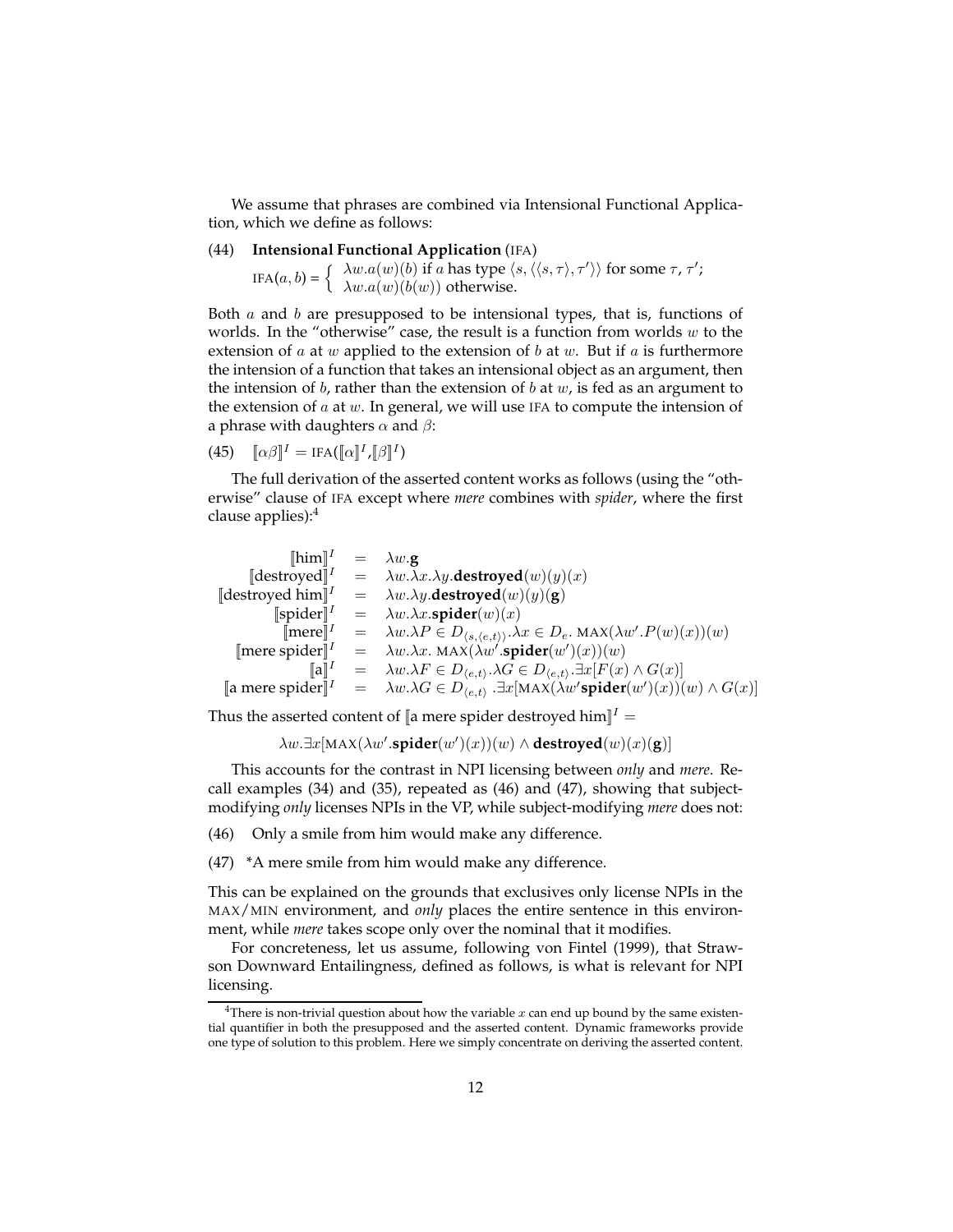#### (48) **Strawson Downward Entailingness**

A function f of type  $\langle \sigma, \tau \rangle$  is Strawson-DE iff for all  $x, y$  of type  $\sigma$  such that  $x \Rightarrow y$  and  $f(x)$  is defined:  $f(y) \Rightarrow f(x)$ .

The entailment operator is defined cross-categorially:

#### (49) **Cross-categorial entailment** (⇒)

- a. For *p*, *q* of type t:  $p \Rightarrow q$  iff  $p$  = False or  $q$  = True.
- b. For f, g of type  $\langle \sigma, \tau \rangle$ :  $f \Rightarrow g$  iff for all x of type  $\sigma$ :  $f(x) \Rightarrow$  $q(x)$ .

Intuitively, the way this works with *only* is as follows. *Only John ate vegetables* entails *Only John ate kale* (kale being a specific type of vegetable) under the assumption that the presuppositions of both sentences are satisfied. In this case, the presupposition of the latter sentence is that someone ate kale. If someone ate kale, and only John ate vegetables, then John ate kale, and John was the only one who did so.

Under the present assumptions, the presuppositions of exclusives are MIN statements and the assertions are MAX statements. Von Fintel demonstrates that *only* is Strawson-DE under a more simplistic analysis of *only* than the one we are using here, so in order to explain the contrast in NPI licensing between *mere* and *only,* we must first show that *only* is Strawson-DE under the MAX/MIN analysis. To check whether *Only John ate vegetables* Strawson-entails *Only John ate kale* under our assumptions, we need to check the following argument:

(50) 1. **kale** ⇒ **vegetables** 2. MIN $(\llbracket \text{John ate kale} \rrbracket^I)$ 3. MAX $(\llbracket \text{John ate vegetables} \rrbracket^I)$ 

$$
\therefore \text{MAX}([\text{John ate kale}]^I)
$$

Expanded, these MIN and MAX statements will refer to distinct instances of ALT:

#### (51) 1. **kale** ⇒ **vegetables**

- 2. [John ate kale] $^I$  is at least as strong as every true alternative in ALT $_{\sigma_1}.$
- 3. No true alternative in ALT $_{\sigma_2}$  is stronger than [John ate vegetables] $^I.$
- ∴ No true alternative in ALT $_{\sigma_1}$  is stronger than [John ate kale] $^I$

 $\text{ALT}_{\sigma_1}$  is "Who ate kale?" and  $\text{ALT}_{\sigma_2}$  is "Who ate vegetables?". The second premise can be paraphrased, "any true answer to the question of who ate kale includes John." The third premise can be paraphrased, "no true answer to the question of who ate vegetables corresponds to a group containing John as well as others." The conclusion makes an analogous claim about who ate kale. Does the conclusion follow, given that kale is a type of vegetable? Suppose it were not true; people other than John ate kale. Then there would be people other than John who ate vegetables, contradicting our third premise. So the argument is valid. This shows that *only* is Strawson-DE on the MAX/MIN analysis, as is *mere.*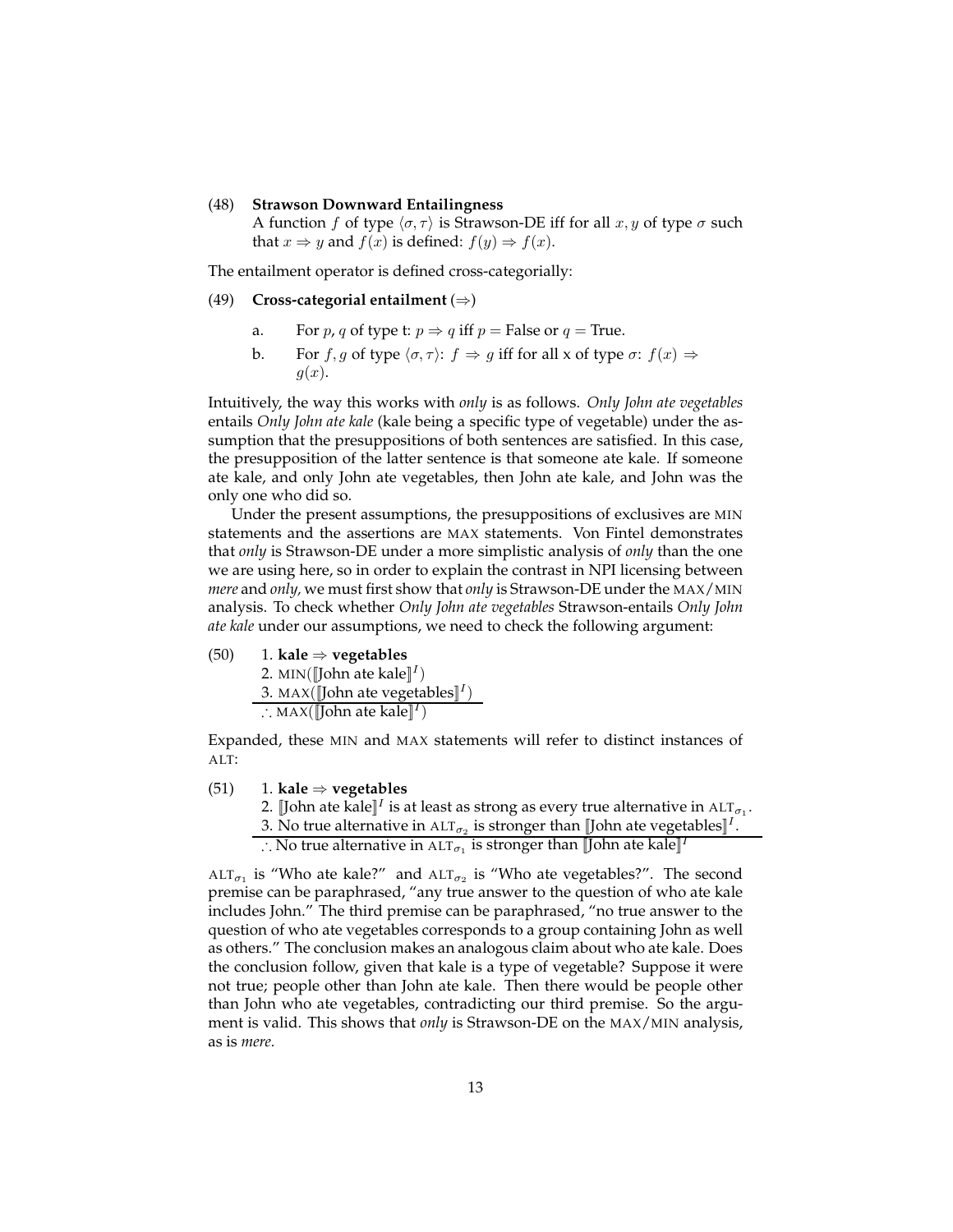This predicts that *only* should be able to license NPIs in its scope. Under the assumption that *only* is a sentence-level operator, the VP is correctly predicted to be able to contain NPIs, as in (46). The reason that the NPI in (47) is not licensed is that *mere* does not take scope over the VP.

Essential for this argument is that *mere* can license NPIs if it does have scope over them. Because the nominal that *mere* modifies is in a Strawson-DE environment by virtue of being in the scope of MAX/MIN, it is predicted that NPIs should be possible there. This prediction is borne out:

(52) The mere thought of any one of the delegates ever receiving his displeasure over this prevented any of them from ever claiming the document.  $\star$ 

(There are NPIs inside the VP in this example, but these are coming from *prevent* rather than *mere*.) We have thus successfully accounted for the difference in NPI licensing properties between *mere* and *only,* while capturing a similarity at the same time: both license NPIs in their scope.

The lexical entry we have given also helps to explain the contrast between (32) and (33), repeated here:

- (53) The mere thought of him sends shivers down my spine.
- (54) Only the thought of him sends shivers down my spine.

The asserted content of (53) will look very roughly like the following, translating *the* with ι (even though this is not a typical definite noun phrase) and glossing over many other details:

(55)  $\lambda w$ **.sends-shivers** $(w)(\iota x.MAX(\lambda w'.$ **thought-of-him** $(w')(x))(w))$ 

The asserted content of (54) will look more like this:

(56)  $\lambda w. \text{MAX}(\lambda w'.\text{sends-shivers}(w')(ux.\text{thought-of-him}(w')(x)))(w)$ 

For (53), the salient set of alternatives ALT is required to contain the proposition that x has the property denoted by the noun (*thought of him*). Since this is not an answer to the sentence-level question ("What sends shivers down my spine?"), it is impossible for *mere* to be construed as answering that question in this context. This explains why (53) does not assert that nothing other than the thought of him would do the trick, unlike (54).

Example (53) says rather that the highest-ranked property that the shiversender has is that of being a thought of him. Similarly, (37) says that the highest-ranked property that the destroyer of the gnat has is that of being a spider. Scope restrictions are not quite enough to guarantee such interpretations. The fact that ALT must contain the proposition  $x$  is a spider' means that ALT must be a set of alternative answers to an NP-scope question, as opposed to a sentence-scope question. But it does not require that the alternatives are a set of answers to the question "What properties does  $x$  have?", because this is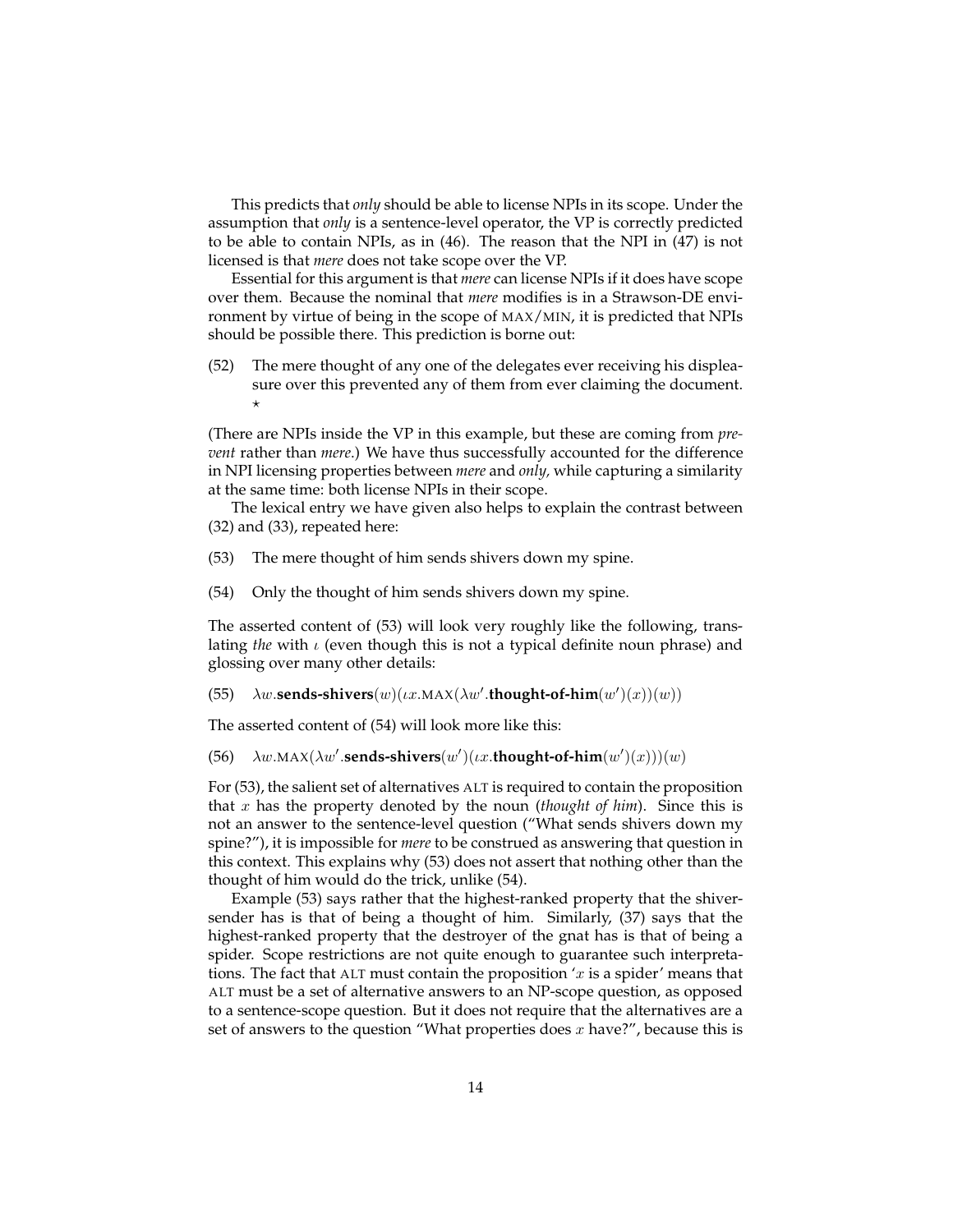not the only question for which ' $x$  is a spider' could provide an answer. Another question it could answer is "What things are spiders?" If ALT is a set of answers to that question, arranged via  $\leq$  as a boolean lattice corresponding to the sum operation over individuals, then the formula in (38) would give rise to the meaning, "Something that is a spider such that nothing else is a spider destroyed him." This is very close to what the corresponding sentence with *sole* means:

#### (57) A sole spider destroyed him.

We must therefore place additional constraints on the lexical entry to distinguish between *mere* and *sole*.

To do so, we propose that *mere* requires the alternatives in ALT to differ with respect to the property denoted by the modified noun, while *sole* requires the alternatives to differ with respect to the individual to whom the property is attributed. Here is one method of implementing these constraints. Recall the lexical entry from above:

(58) **Lexical entry for property-modifying** *mere* (repeated from (43))

$$
\lambda w.\lambda P \in D_{\langle s, \langle e, t \rangle \rangle}.\lambda x \in D_e \quad : \min(\lambda w'.P(w')(x))(w) \cdot \max(\lambda w'.P(w)(x))(w) \cdot
$$

For *mere*, we add the following presupposition, which is intended to be conjoined to the MIN statement that is already part of the presupposition (so  $x$  is bound by the lambda operator in (58)):

(59) 
$$
\text{ALT} \subseteq \{p | \exists P' \in D_{\langle s, \langle e, t \rangle \rangle} p = \lambda w''.P'(w'')(x)\}
$$

This says that ALT consists of propositions of the form  $\lambda w'' \cdot \pi(w'')(x)$ , differing in how  $\pi$  is instantiated. In other words, ALT is a set of answers to the question, "What properties does  $x$  have?" For (53), this analysis yields truth conditions that can be paraphrased "The thing that is only a thought of him sends shivers down my spine;" stronger alternatives than the prejacent include, for example, "x is a scent of him," "x is a sight of him," etc. It is presupposed that nothing weaker about  $x$  holds, and asserted that nothing stronger holds.

For *sole*, we add the following presupposition (where P is bound by the lambda operator in (58)):

(60) 
$$
\text{ALT} \subseteq \{p | \exists x' \in D_e \ p = \lambda w''.P(w'')(x')\}
$$

This says that ALT consists of propositions of the form  $\lambda w'' \cdot P(w'')(\xi)$ , differing in how  $\xi$  is instantiated. In other words, it is a set of answers to the question, "What things are  $P$ "? Via MAX and MIN, sole presupposes that  $x$  is  $P$ , and asserts effectively that nothing else is.

Let us summarize what we have achieved so far. Our lexical entry for property-modifying *mere* is as follows:

#### (61) **Lexical entry for property-modifying** *mere* **(refined)**

$$
\lambda P \in D_{\langle s, \langle e, t \rangle \rangle}. \lambda w.\lambda x : MIN(\lambda w'.P(w')(x))(w)
$$
  

$$
\wedge \text{ALT} \subseteq \{p | \exists P' \in D_{\langle s, \langle e, t \rangle \rangle} p = \lambda w''.P'(w'')(x)\}
$$
  
. MAX(\lambda w'.P(w')(x))(w)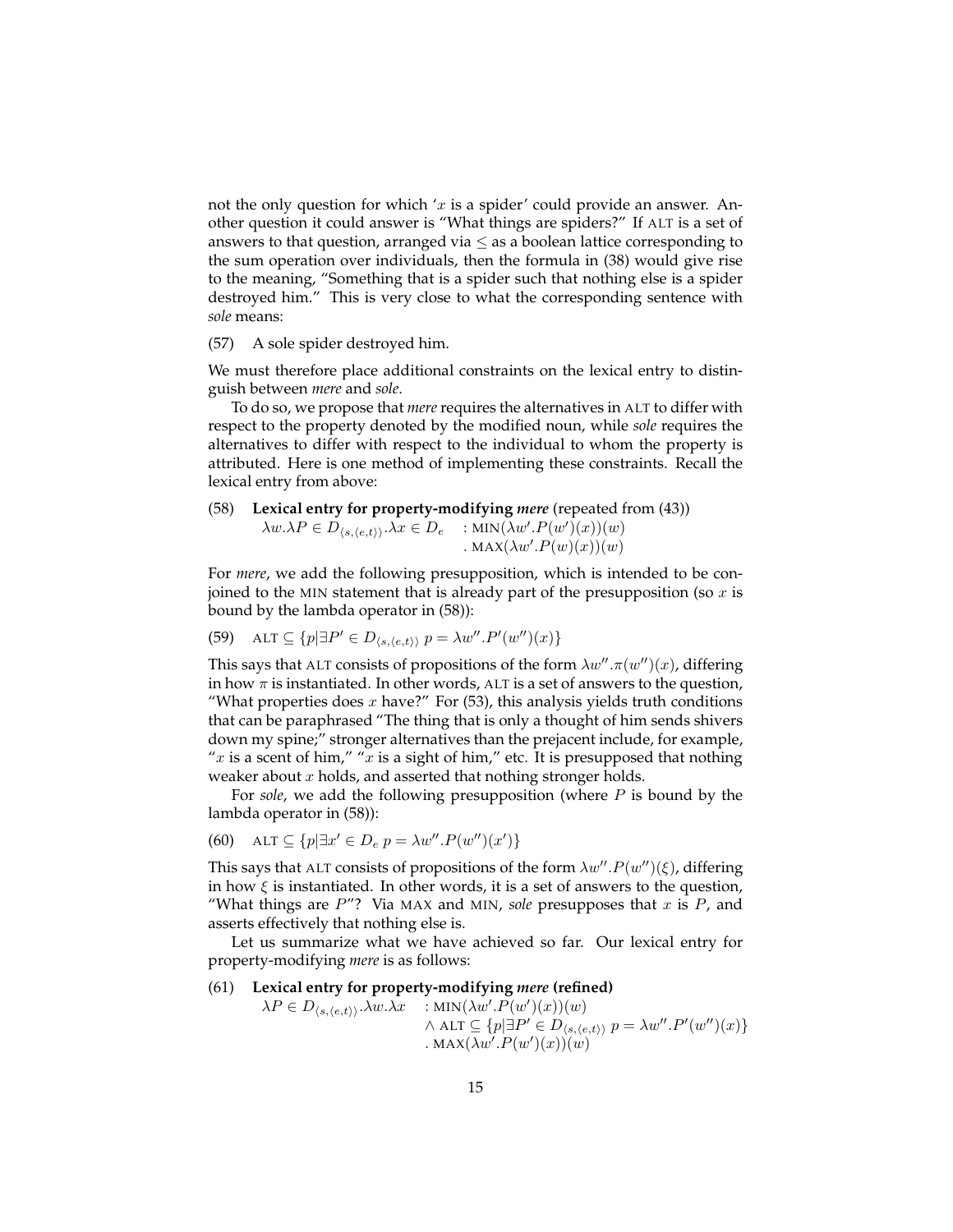In addition to distinguishing between *mere* and *sole,* this ensures that *mere* takes scope over the nominal it modifies and nowhere else. This allows us to account for the contrast in meaning between (53) and (54), and the contrast between *mere* and *only* in their ability to license NPIs; while both license NPIs in their scope, *mere*'s scope is restricted to the noun phrase it modifies, and therefore it cannot license NPIs in the VP when it modifies the subject.

At the same time, this lexical entry captures the inter-paraphrasability between *mere* and *only* in predicative sentences like *it is(n't)* {*only a, a mere*} *pointless shoot-em-up movie*. If we assume that the copula and the indefinite article are semantically vacuous, then the proposition of which MIN is presupposed and MAX is asserted will be the attribution of the property (e.g. *pointless shootem-up movie*) to the subject in both cases.

# **4 Generalized quantifier-modifying** *mere*

Now for the twist: There *are* cases in which *mere* actually does license NPIs in the VP:

- (62) Of all these children and teens struggling with emotional and behavioral problems, a mere 30% receive any sort of intervention or treatment.  $\star$
- (63) A mere 4% listed it at all.  $\star$
- (64) [A] mere fraction of what was here showed any interest in biting.  $\star$
- (65) At present a mere minority of the Chinese overseas have any living memory of the ancestral land.  $\star$

On our current analysis, this should not happen. We suggest that what *mere* is modifying in (63)–(65) is a generalized quantifier, which takes the VP as an argument. To see what this means, let us consider the following simplified version of (63):

(66) A mere 30% of teens receive treatment.

Suppose that 30% denotes a quantifier of type  $\langle \langle e, t \rangle, \langle \langle e, t \rangle, t \rangle$ :

$$
(67) \quad \lambda P \in D_{\langle e,t \rangle}.\lambda Q \in D_{\langle e,t \rangle}.\frac{|\{x|P(x)\wedge Q(x)\}|}{|\{x|P(x)\}|} = 0.30
$$

Its intension is of type  $\langle s,\langle\langle e,t\rangle,\langle\langle e,t\rangle,t\rangle\rangle\rangle$ , with vacuous abstraction over w:

$$
(68)\quad \lambda w.\lambda P \in D_{\langle e,t\rangle}.\lambda Q \in D_{\langle e,t\rangle}.\frac{|\{x|P(x)\wedge Q(x)\}|}{|\{x|P(x)\}|} = 0.30
$$

To get the intension of "30% of teens", written  $[\![30\% \text{ of } \text{teens}]\!]^I$ , we combine  $[30\%]^I$  with  $[of$  teens $]^I$  using Intensional Functional Application ((44)). Assuming that [[teens]<sup>*I*</sup> is the predicate teen which is of type  $\langle s, \langle e, t \rangle \rangle$ , and *of* is semantically vacuous, [30% of teens]<sup>I</sup> is: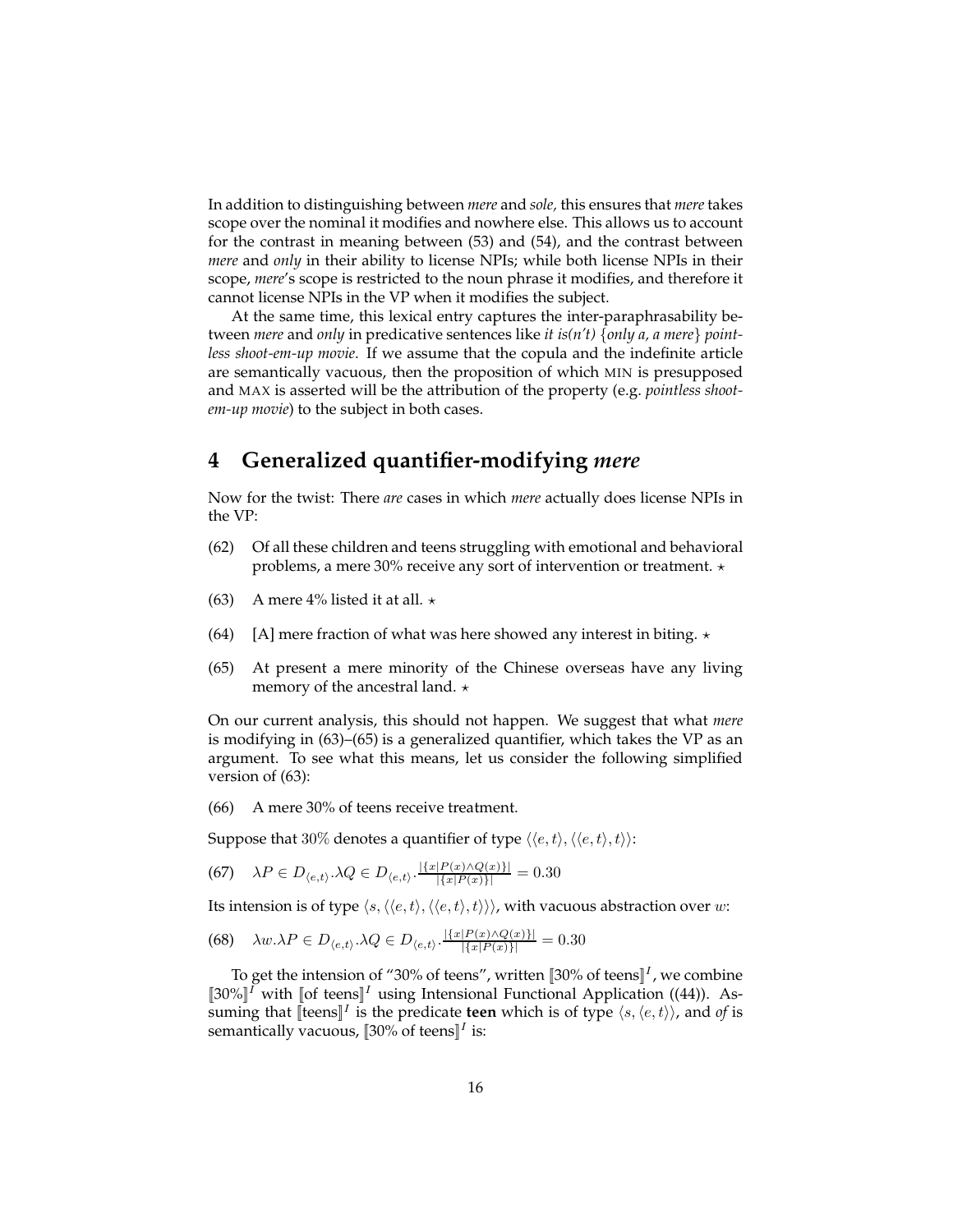(69) 
$$
\lambda w.\lambda Q \in D_{\langle e,t\rangle}.\frac{|\{x|\text{teen}(w)(x) \wedge Q(x)\}|}{|\{x|\text{teen}(w)(x)\}|} = 0.30
$$

Now let us assume that *mere* can modify generalized quantifiers like "30% of teens." Recall our previous lexical entry for *mere* in (58), which was the intension of a function that takes a property and an individual, and presupposes MIN and asserts MAX about the proposition that the property holds of the individual. The one for generalized quantifier-modifying *mere* will also take two arguments, but the first argument in this case is the intension of a generalized quantifier, and the second argument is a property, which will be fed as an argument to the generalized quantifier to produce a proposition about which MIN can be presupposed and MAX can be asserted. The lexical entry is:

(70) **Lexical entry for generalized quantifier-modifying** *mere*  $\lambda w.\lambda Q \in D_{\langle s, \langle \langle e, t \rangle, t \rangle \rangle}.\lambda P \in D_{\langle e, t \rangle}$  : MIN $(\lambda w'.Q(w')(P))(w)$ . MAX $(\lambda w'.Q(w')(P))(w)$ 

In our example, "30% of teens" corresponds to Q, and "receive treatment" corresponds to P. So the asserted content of  $[$ mere 30% of teens $]$ <sup>1</sup> will be:

(71) 
$$
\lambda w.\lambda P \in D_{\langle e,t\rangle}.\text{MAX}(\lambda w'.\frac{|\{x|\text{teen}(w')(x) \land P(x)\}|}{|\{x|\text{teen}(w')(x)\}|} = 0.30)(w)
$$

For [[a mere 30% of teens]], we will need the following vacuous lexical entry for the indefinite determiner (which we also assume for the predicative examples).

$$
(72) \qquad [a]^I \quad = \quad \lambda w.\lambda f.f
$$

This gives us the denotation in (71) for *a mere 30% of teens*. Applying this via Intensional Functional Application to  $[|{\text{receiver}|}]^{\text{T}}$  = **receive-treatment**, we have the following asserted content:

(73) 
$$
\lambda w.\text{MAX}(\lambda w'.\frac{|\{x \mid \text{teen}(w')(x) \land \text{receive-treatment}(w)(x)\}|}{|\{x \mid \text{teen}(w')(x)\}|} = 0.30)(w)
$$

Crucially, the VP is now in the scope of MAX/MIN, and negative polarity items are correctly predicted to be licensed.

## **5 Synthesis and Conclusion**

In order to unify the two separate lexical entries for *mere* in (58) and (70), we propose the following single, cross-categorial lexical entry that can be instantiated in different ways to produce the two entries. In general, it takes one argument of type  $\langle \sigma, t \rangle$  and another argument of type  $\sigma$ , and applies the former to the latter.

(74) Cross-categorical lexical entry for exclusives  
\n
$$
\lambda w.\lambda X \in D_{\langle s, \langle \sigma, t \rangle \rangle}.\lambda Y \in D_{\sigma}
$$
 : MIN( $\lambda w'.X(w')(Y))(w)$ )

$$
MAX(\lambda w'.X(w')(Y))(w)
$$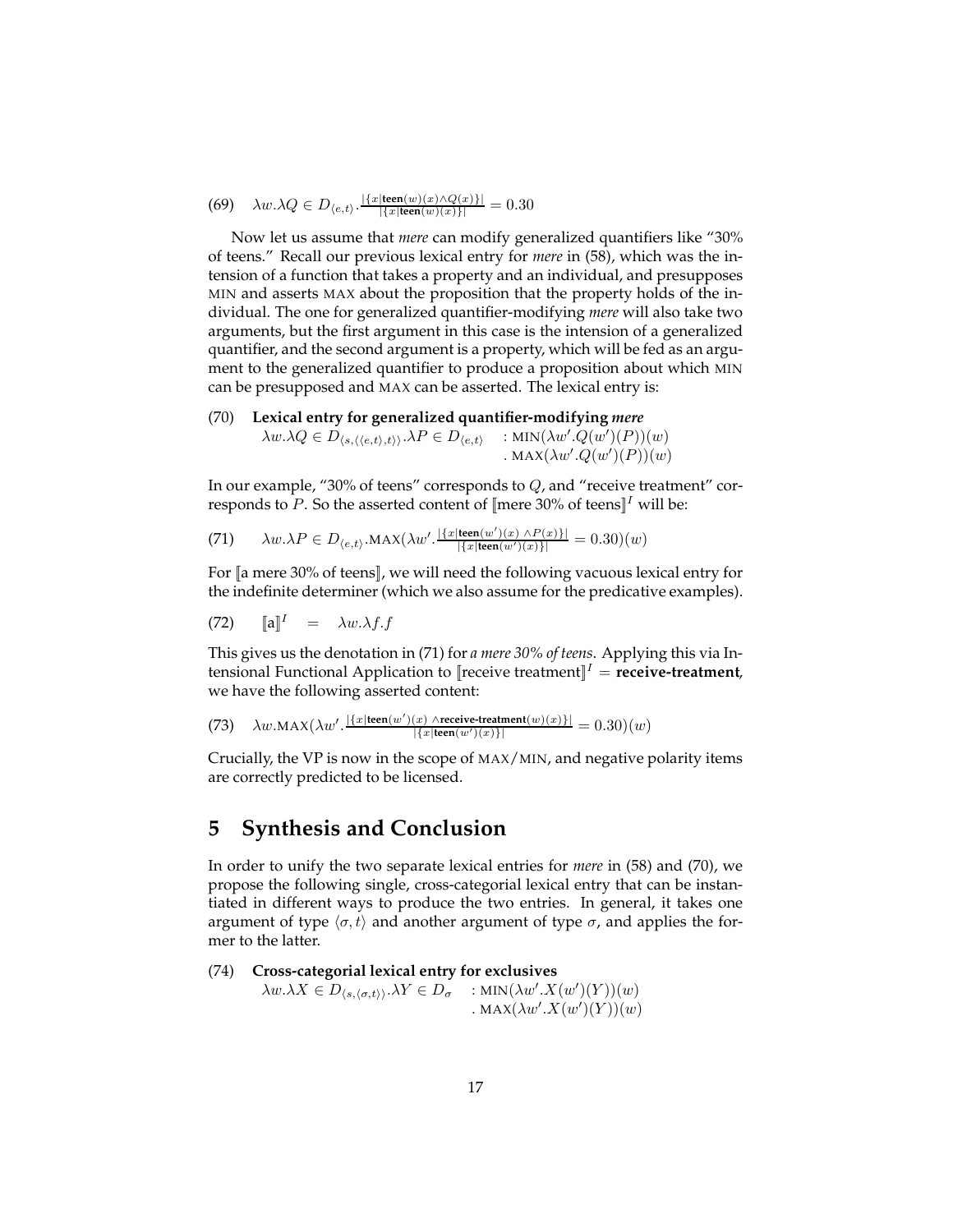The property-modifying lexical entry for *mere* represents the case where  $\sigma$  = e, and the generalized quantifier-modifying lexical entry represents the case where  $\sigma = \langle e, t \rangle$ .

The lexical entry in (74) can be extended to produce a sentence-operator analysis of *only*, as in for example Beaver and Clark (2008), if we can set  $\sigma$  to  $\emptyset$ , and stipulate that  $\langle \emptyset, \tau \rangle = \tau$ , and prune the  $\lambda$ -term for the argument of type  $\emptyset$ :

#### (75) **Lexical entry for sentence-operator exclusives**  $\lambda w \cdot \lambda P \in D_{\langle s,t \rangle}$  : MIN $(\lambda w' . P(w'))(w)$  . MAX $(\lambda w' . P(w'))(w)$

But it is worth considering other ways of extending (74) to give an analysis of *only*. As a VP-modifying adverb, *only* takes scope only over the VP, so for this use of *only*, it might be most appropriate  $\sigma$  set to e, just like property-modifying *mere*. For the NP-modifying *only* that appears in (4), the most promising analysis seems to us to be to treat the NP as a generalized quantifier that takes the VP as an argument in the manner of Heim and Kratzer (1998), and instantiate  $\sigma$  as  $\langle e, t \rangle$ , in order to capture the fact that NP-modifying *only* licenses NPIs in its scope. Considering the full range of uses of *only* from this perspective is beyond the scope of the present paper, but we hope to have shown that *mere* opens up a new perspective on *only*.

Indeed, a typology of exclusives is beginning to emerge. What exclusives seem to have in common are MIN and MAX: For *only, mere* and *sole,* MIN is presupposed and MAX is asserted. With this as a core, there are at least two dimensions along which exclusives can vary. The *scope* dimension is captured by constraints on the type parameter  $\sigma$  in the general entry (74), along with syntactic properties of the exclusives. For *sole* and property noun-modifying *mere,*  $\sigma = e$ , and because they take the property denoted by the noun they modify as an argument, they have NP-internal scope. *Only* has VP- or sentencelevel scope; we have suggested that for VP-modifying *only*,  $\sigma = e$ , and for NP-modifying *only*,  $\sigma = \langle e, t \rangle$ . *Mere* can also have sentence-level scope, when it modifies a generalized quantifier; in that case  $\sigma = \langle e, t \rangle$ . Perhaps exclusives in other languages will reveal further instantiations of  $\sigma$ .

The other dimension is the *structure of the alternatives,* as implemented by presuppositional constraints on the contents of ALT. *Mere* requires the alternatives to differ with respect to the property, and *sole* requires the alternatives to differ with respect to the individual to which the property is ascribed. This parameter may underlie the difference in meaning between *only* and *just* as well; *only* seems to prefer boolean lattices of individuals, while *just* allows a wider range of scales. See Coppock and Beaver (2011) for further discussion.

The presupposed vs. at-issue status of the MIN component may be another parameter along which exclusives can vary; Orenstein and Greenberg (2010) argue that Hebrew *stam* asserts both MIN and MAX. Other parameters may emerge, as the range of exclusives is explored further.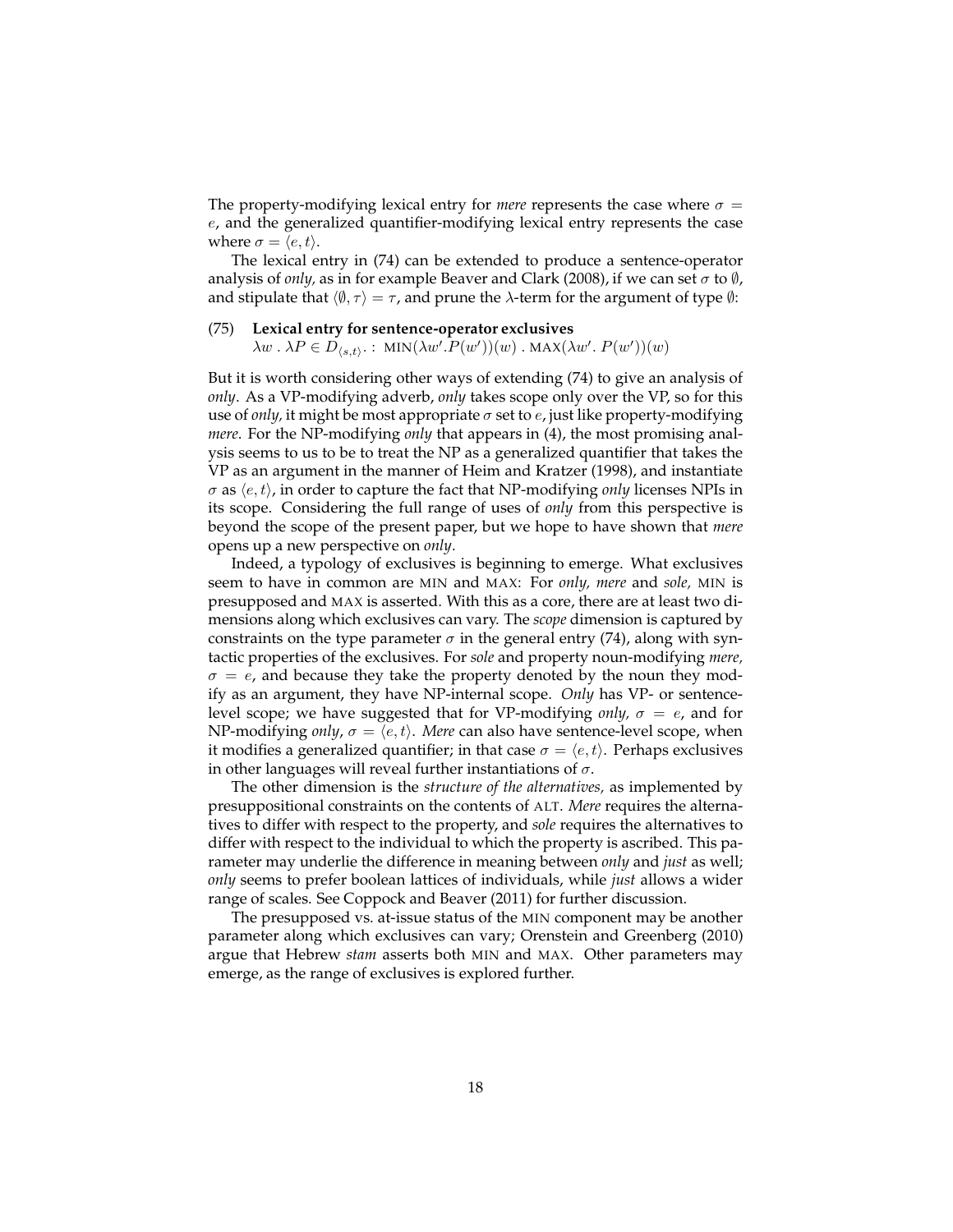## **References**

- Atlas, J. (1991). Topic/comment, presupposition, logical form and focus stress implicatures: The case of focal particles *only* and *also*. *Journal of Semantics*, 8:127–147.
- Atlas, J. (1993). The Importance of Being "Only": Testing the Neo-Gricean Versus Neo-entailment Paradigms. *Journal of Semantics*, 10:301–318.
- Atlas, J. (1996). 'Only' Noun Phrases, Pseudo-Negative Generalized Quantifiers, Negative Polarity Items, and Monotonicity. *Journal of Semantics*, 13:265– 328.
- Beaver, D. (2004). Five 'only' pieces. *Theoretical Linguistics*, 30:45–64.
- Beaver, D. I. and Clark, B. Z. (2008). *Sense and Sensitivity: How Focus Determines Meaning*. Wiley-Blackwell.
- Coppock, E. and Beaver, D. (2011). Sole sisters. Paper to be presented at Semantics and Linguistic Theory (SALT 21).
- Dretske, F. I. (1972). Contrastive statements. *Philosophical Review*, 81:411–37.
- Geach, P. (1972). *Logic Matters*. University of California Press, Berkeley.
- Groenendijk, J. and Stokhof, M. (1984). *Studies on the Semantics of Questions and the Pragmatics of Answers*. PhD thesis, University of Amsterdam.
- Hamblin, C. L. (1971). Mathematical models of dialogue. *Theoria*, 37:130–55.
- Heim, I. and Kratzer, A. (1998). *Semantics in Generative Grammar*. Blackwell, Oxford.
- Herburger, E. (2000). *What Counts: Focus and Quantification*. MIT Press.
- Horn, L. R. (1969). A presuppositional analysis of *only* and *even*. In *Papers from the Fifth Regional Meeting of the Chicago Linguistics Society*, pages 98–107.
- Horn, L. R. (1996a). Exclusive Company: *Only* and the Dynamics of Vertical Inference. *Journal of Semantics*, 13:1–40.
- Horn, L. R. (1996b). Exclusive company: *Only* and the dynamics of vertical inference. *Journal of Semantics*, 13:1–40.
- Horn, L. R. (2002). Assertoric inertia and NPI licensing. In *Chicago Linguistic Society 38*, pages 55–82. University of Chicago.
- Ippolito, M. (2006). The *only* implicature. Boston University.
- Jacobs, J. (1983). *Fokus und Skalen*. Niemeyer, Tübingen.
- Klinedinst, N. (2004). Only scalar *only*. Handout at Presupposition and Implicature Workshop, Paris.